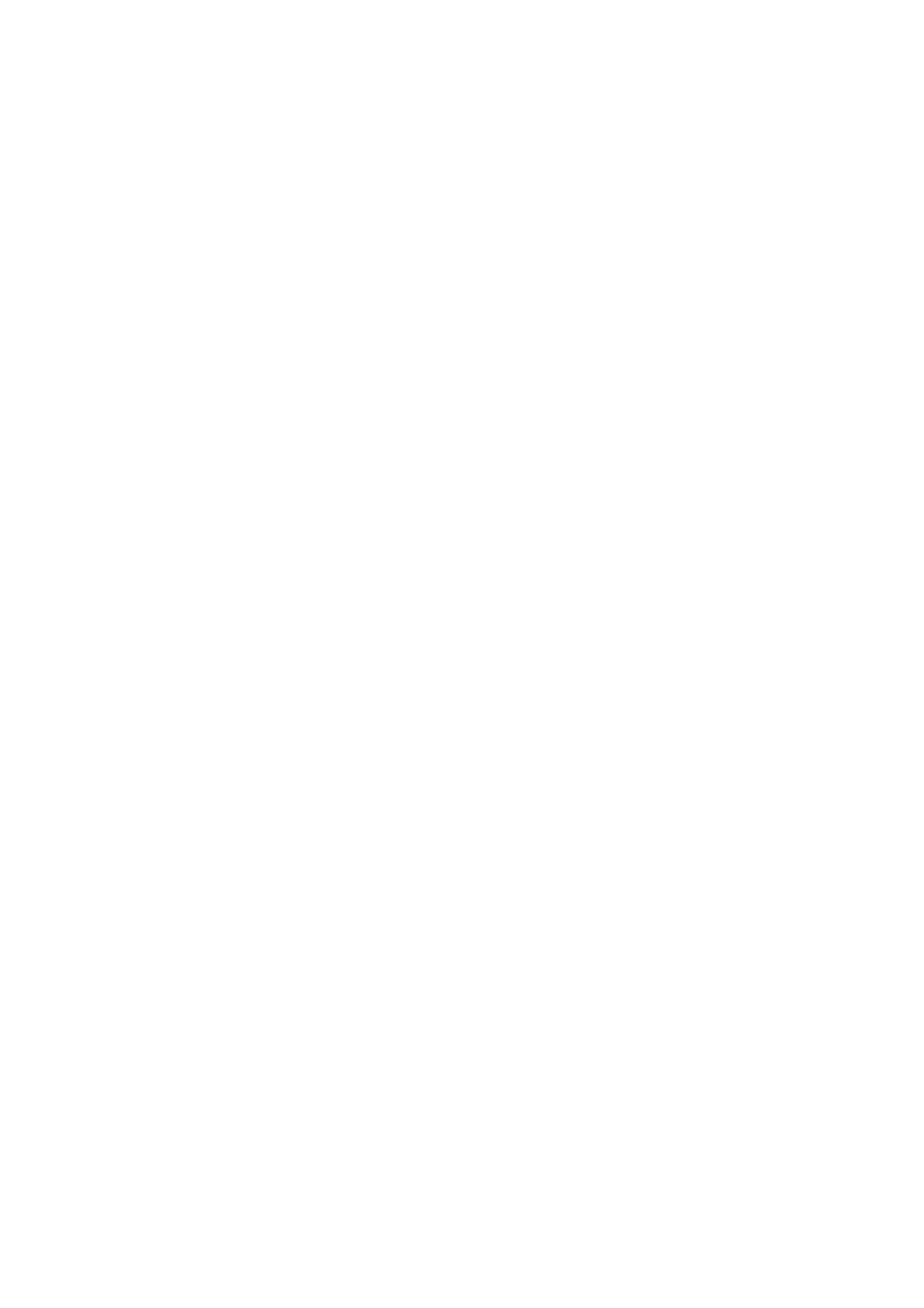# **CONTENTS**

# **Page**

|                                                           |                                                                                                                | 2  |  |  |  |  |
|-----------------------------------------------------------|----------------------------------------------------------------------------------------------------------------|----|--|--|--|--|
| CAUTIONARY NOTE REGARDING FORWARD-LOOKING STATEMENTS<br>8 |                                                                                                                |    |  |  |  |  |
|                                                           |                                                                                                                | 9  |  |  |  |  |
| 1.                                                        |                                                                                                                | 9  |  |  |  |  |
| 2.                                                        | Information on Chiyoda, the Subsea Services Business and JVCo                                                  | 10 |  |  |  |  |
| 3.                                                        |                                                                                                                | 10 |  |  |  |  |
| 4.                                                        |                                                                                                                | 11 |  |  |  |  |
| 5.                                                        |                                                                                                                | 14 |  |  |  |  |
| 6.                                                        |                                                                                                                | 16 |  |  |  |  |
| 7.                                                        | Financial Effects (and account account account account account account account account account account account | 17 |  |  |  |  |
| 8.                                                        |                                                                                                                | 19 |  |  |  |  |
| 9.                                                        |                                                                                                                | 20 |  |  |  |  |
| 10.                                                       |                                                                                                                | 20 |  |  |  |  |
| 11.                                                       |                                                                                                                | 20 |  |  |  |  |
| 12.                                                       |                                                                                                                | 21 |  |  |  |  |
| 13.                                                       |                                                                                                                | 21 |  |  |  |  |
| 14.                                                       |                                                                                                                | 21 |  |  |  |  |
| 15.                                                       |                                                                                                                | 21 |  |  |  |  |
|                                                           | <b>APPENDIX</b>                                                                                                |    |  |  |  |  |
| А.                                                        |                                                                                                                | 22 |  |  |  |  |
|                                                           |                                                                                                                | 25 |  |  |  |  |
| <b>PROXY FORM</b>                                         |                                                                                                                |    |  |  |  |  |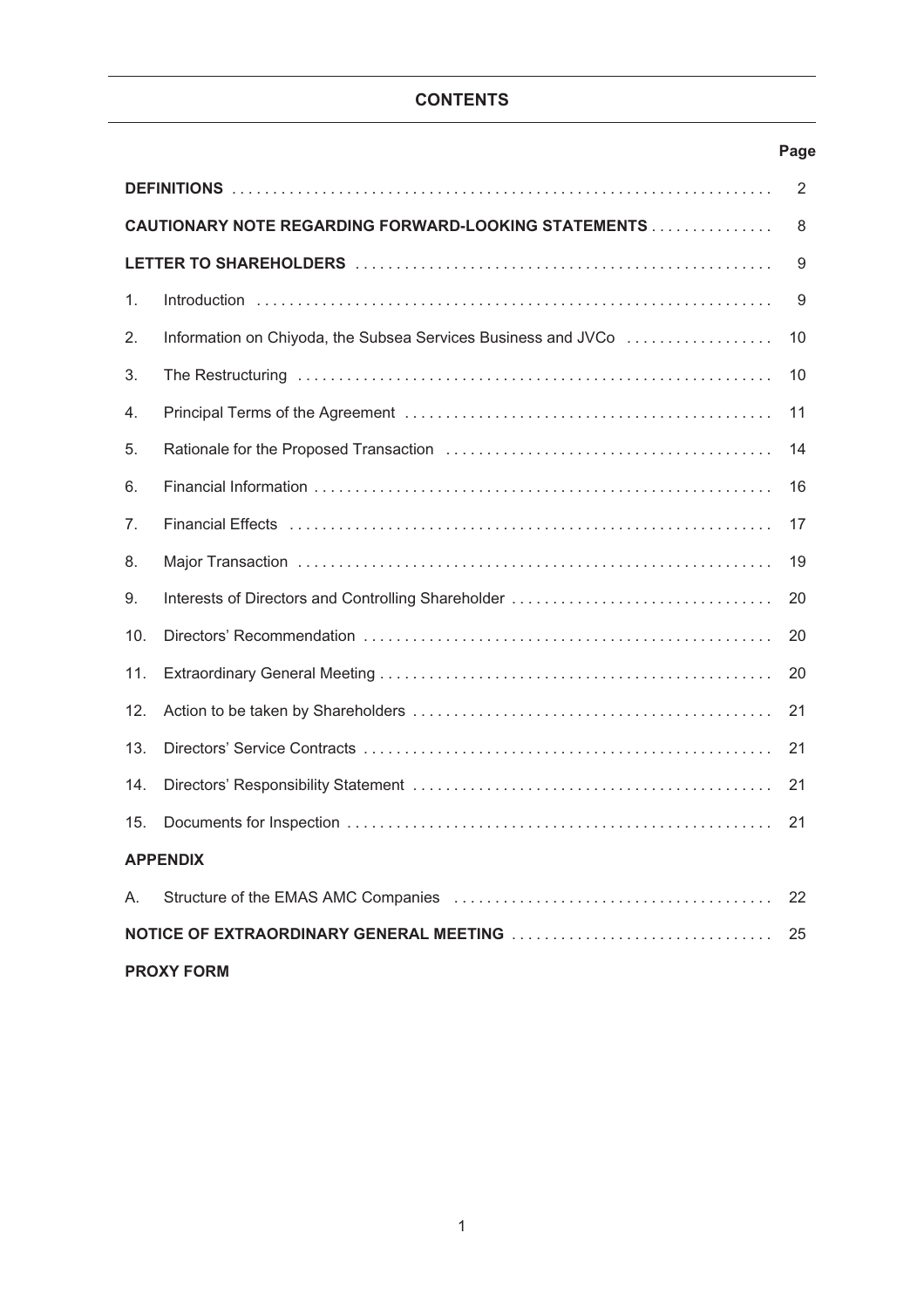#### **DEFINITIONS**

In this Circular, the following definitions apply throughout unless otherwise stated:

| "Agreement"          |    | The binding share sale and subscription agreement dated<br>29 September 2015 between the Company and Chiyoda in relation<br>to the Proposed Joint Venture                                                                                                                                                                                                                                                                                                                          |  |  |  |  |
|----------------------|----|------------------------------------------------------------------------------------------------------------------------------------------------------------------------------------------------------------------------------------------------------------------------------------------------------------------------------------------------------------------------------------------------------------------------------------------------------------------------------------|--|--|--|--|
| "Board"              |    | The board of Directors as constituted from time to time                                                                                                                                                                                                                                                                                                                                                                                                                            |  |  |  |  |
| "Business Day"       |    | A day other than a Saturday or Sunday or a public holiday when<br>commercial banks are open for ordinary banking business in<br>London, New York, Singapore and Tokyo (Japan)                                                                                                                                                                                                                                                                                                      |  |  |  |  |
| "CDP"                |    | The Central Depository (Pte) Limited                                                                                                                                                                                                                                                                                                                                                                                                                                               |  |  |  |  |
| "Chiyoda"            |    | Chiyoda Corporation                                                                                                                                                                                                                                                                                                                                                                                                                                                                |  |  |  |  |
| "Companies Act"      |    | The Companies Act, Chapter 50 of Singapore, as amended from<br>time to time                                                                                                                                                                                                                                                                                                                                                                                                        |  |  |  |  |
| "Completion"         |    | The completion of the sale and purchase of the Sale Shares and<br>the allotment and issuance of the Subscription Shares under the<br>Agreement                                                                                                                                                                                                                                                                                                                                     |  |  |  |  |
| "Completion Date"    | ÷. | The date on which Completion takes place                                                                                                                                                                                                                                                                                                                                                                                                                                           |  |  |  |  |
| "Conditions"         |    | The conditions precedent to Completion as defined in the<br>Agreement                                                                                                                                                                                                                                                                                                                                                                                                              |  |  |  |  |
| "Connected Persons"  |    | Affiliates,<br>officers,<br>employees,<br>advisers,<br>agents<br>and<br>representatives                                                                                                                                                                                                                                                                                                                                                                                            |  |  |  |  |
| "Debt-Equity Swap"   |    | An intercompany debt to equity swap which is part of the<br>Restructuring, whereby the intercompany payables (which, as at<br>31 May 2015, amounted to approximately US\$360,000,000)<br>granted by the Company to the EMAS AMC Companies which will<br>be transferred to JVCo, will be capitalised such that the<br>consolidated equity (book value) of the EMAS AMC Companies<br>post-conversion<br>at<br>the<br>Completion<br>Date<br>and<br>as<br><b>is</b><br>US\$310,000,000 |  |  |  |  |
| "Directors"          |    | The directors of the Company for the time being                                                                                                                                                                                                                                                                                                                                                                                                                                    |  |  |  |  |
| "EGM"                |    | The extraordinary general meeting of the Company, Notice of<br>which is given on page 25 of this Circular                                                                                                                                                                                                                                                                                                                                                                          |  |  |  |  |
| "EMAS AMC"           |    | <b>EMAS-AMC Holdings Pte Ltd</b>                                                                                                                                                                                                                                                                                                                                                                                                                                                   |  |  |  |  |
| "EMAS AMC Companies" | ÷  | JVCo, as and when the Company directly or indirectly becomes<br>the owner of the shares in the share capital of the JVCo, and its<br>subsidiaries and associated companies from time to time,<br>including the following:                                                                                                                                                                                                                                                          |  |  |  |  |
|                      |    | Emas-AMC Pte. Ltd.;<br>(i)                                                                                                                                                                                                                                                                                                                                                                                                                                                         |  |  |  |  |

(ii) Emas-AMC (Thailand) Co., Ltd;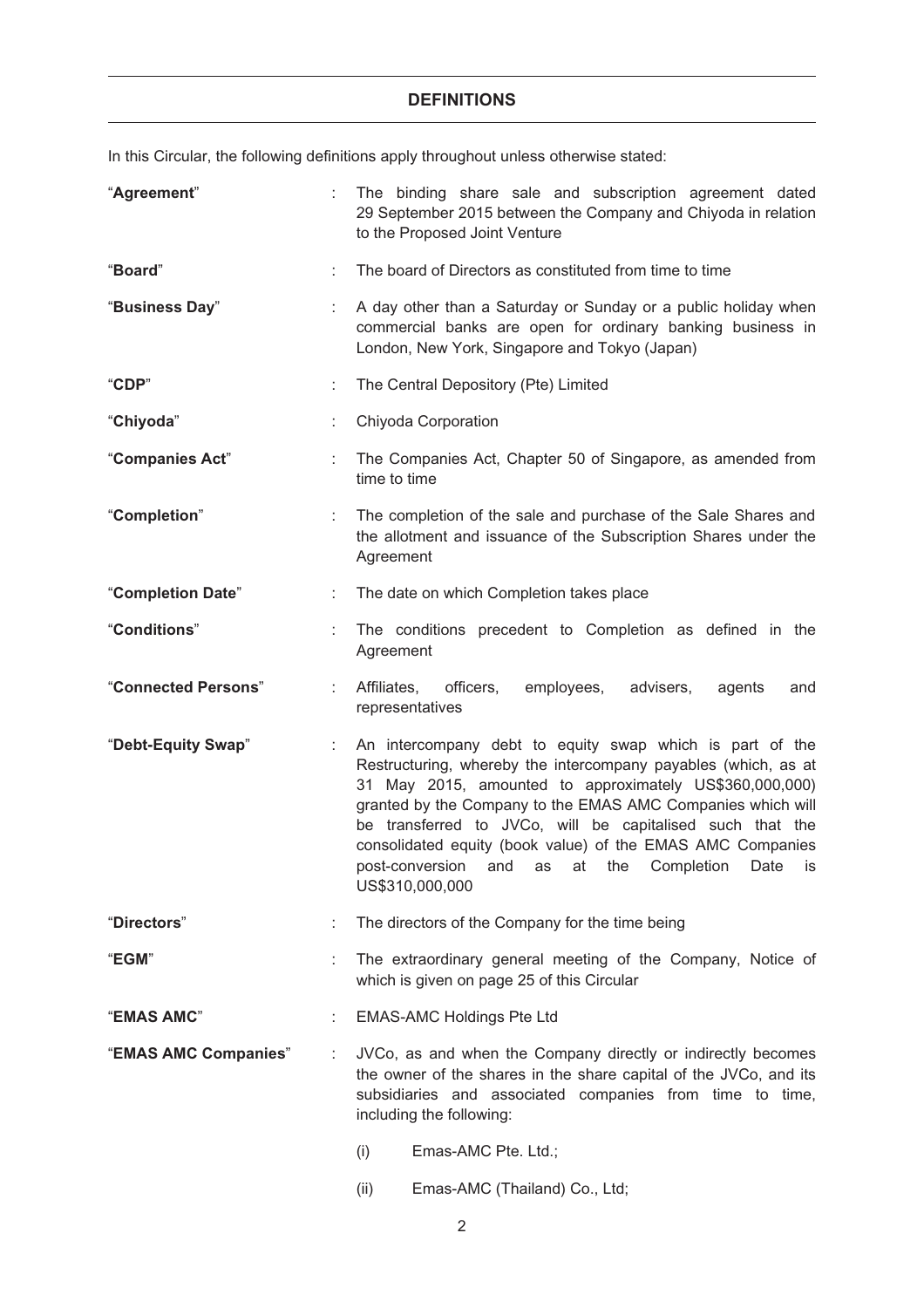### **DEFINITIONS**

|                                          |   | (iii)      | Emas-AMC AS;                                                                                                                                                                                                                                                                                                                                                                                                                                                                                                                                                                                                                |
|------------------------------------------|---|------------|-----------------------------------------------------------------------------------------------------------------------------------------------------------------------------------------------------------------------------------------------------------------------------------------------------------------------------------------------------------------------------------------------------------------------------------------------------------------------------------------------------------------------------------------------------------------------------------------------------------------------------|
|                                          |   | (iv)       | Emas-AMC Inc;                                                                                                                                                                                                                                                                                                                                                                                                                                                                                                                                                                                                               |
|                                          |   | (v)        | Emas Marine Base LLC;                                                                                                                                                                                                                                                                                                                                                                                                                                                                                                                                                                                                       |
|                                          |   | (vi)       | Emas-AMC Pty. Ltd.;                                                                                                                                                                                                                                                                                                                                                                                                                                                                                                                                                                                                         |
|                                          |   | (vii)      | Emas ROV Pte. Ltd.;                                                                                                                                                                                                                                                                                                                                                                                                                                                                                                                                                                                                         |
|                                          |   | (viii)     | Emas Subsea Services Pte. Ltd.;                                                                                                                                                                                                                                                                                                                                                                                                                                                                                                                                                                                             |
|                                          |   | (ix)       | Lewek Falcon Shipping Pte. Ltd.;                                                                                                                                                                                                                                                                                                                                                                                                                                                                                                                                                                                            |
|                                          |   | (x)        | Lewek Constellation Pte. Ltd.;                                                                                                                                                                                                                                                                                                                                                                                                                                                                                                                                                                                              |
|                                          |   | (xi)       | Emas Marine Base Holding Co. LLC;                                                                                                                                                                                                                                                                                                                                                                                                                                                                                                                                                                                           |
|                                          |   | (xii)      | Emas Subsea Services (UK) Limited;                                                                                                                                                                                                                                                                                                                                                                                                                                                                                                                                                                                          |
|                                          |   | (xiii)     | Emas Subsea Services LLC;                                                                                                                                                                                                                                                                                                                                                                                                                                                                                                                                                                                                   |
|                                          |   | (xiv)      | EMAS Saudi Arabia Ltd.;                                                                                                                                                                                                                                                                                                                                                                                                                                                                                                                                                                                                     |
|                                          |   | (xv)       | EMAS-AMC Services B.V.; and                                                                                                                                                                                                                                                                                                                                                                                                                                                                                                                                                                                                 |
|                                          |   | (xvi)      | <b>Lewek Constellation AS</b>                                                                                                                                                                                                                                                                                                                                                                                                                                                                                                                                                                                               |
| "Environmental<br><b>Contamination</b> " | ÷ | (i)        | Any release of hazardous substances; and                                                                                                                                                                                                                                                                                                                                                                                                                                                                                                                                                                                    |
|                                          |   | (ii)       | any past or present non-compliance or violations of any<br>environmental law or environmental permits by the<br>Company or any EMAS AMC Company, including without<br>limitation, any failure by EMAS AMC, the Company or any<br>EMAS AMC Company to comply with any order of any<br>environmental<br>authority<br>in<br>connection<br>with<br>any<br>environmental laws at specified properties                                                                                                                                                                                                                            |
| "Environmental Loss"                     |   | Agreement, | The specified environmental losses incurred in connection with<br>any Environmental Contamination arising from any work<br>undertaken by any EMAS AMC Company pursuant to certain<br>contracts (including any work order thereunder) entered into by<br>any EMAS AMC Company on or prior to the date of the<br>such<br>work<br>whether<br>and/or<br>Environmental<br>Contamination has been performed or has arisen or is performed<br>or arises prior to, on or after the date of the Agreement and certain<br>contracts entered into by any EMAS AMC Company between the<br>date of the Agreement and the Completion Date |
| "EPCI"                                   |   |            | Engineering, procurement, construction and installation                                                                                                                                                                                                                                                                                                                                                                                                                                                                                                                                                                     |
| "EPS"                                    |   |            | Earnings per Share                                                                                                                                                                                                                                                                                                                                                                                                                                                                                                                                                                                                          |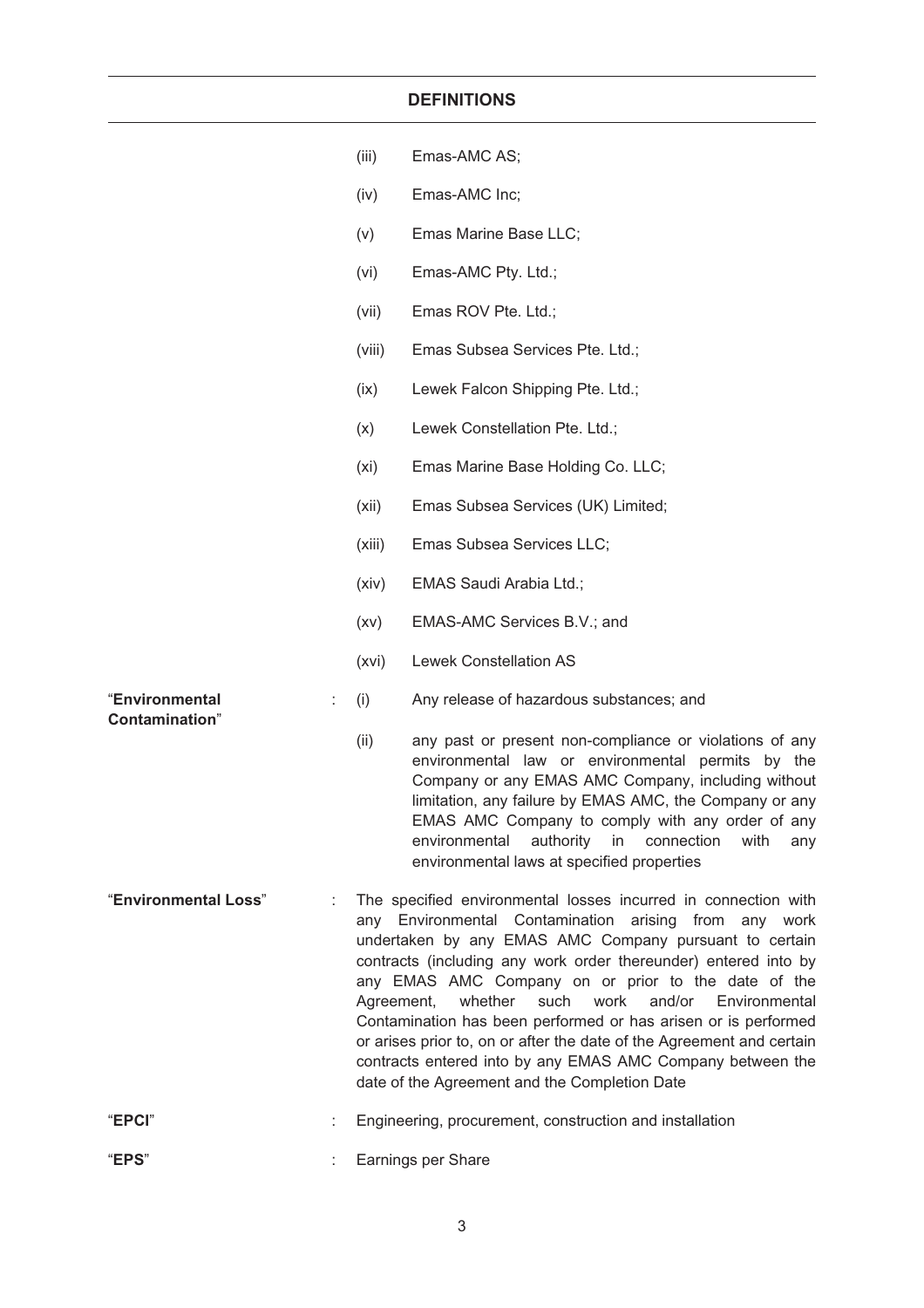## **DEFINITIONS**

| "Exclusivity Period"                                 | ÷. | The earliest of:                                                                                                                                                                                                                                                                         |
|------------------------------------------------------|----|------------------------------------------------------------------------------------------------------------------------------------------------------------------------------------------------------------------------------------------------------------------------------------------|
|                                                      |    | (i)<br>Completion;                                                                                                                                                                                                                                                                       |
|                                                      |    | (ii)<br>the Long Stop Date; and                                                                                                                                                                                                                                                          |
|                                                      |    | (iii)<br>the date of termination of the Agreement                                                                                                                                                                                                                                        |
| "Ezra" or "Company"                                  |    | <b>Ezra Holdings Limited</b>                                                                                                                                                                                                                                                             |
| "Ezra Group"                                         | ÷. | The Company and its subsidiaries as the case may be from time to<br>time (including, prior to Completion, the EMAS AMC Companies<br>but excluding, on and after Completion, the EMAS AMC<br>Companies)                                                                                   |
| "Ezra Group's FY2015<br><b>Financial Statements"</b> |    | The unaudited consolidated financial statements of the Ezra Group<br>for FY2015                                                                                                                                                                                                          |
| "Ezra Group's 3Q2015<br><b>Financial Statements"</b> | ÷. | The unaudited consolidated financial statements of the Ezra Group<br>for the third quarter ended 31 May 2015                                                                                                                                                                             |
| "FY2012"                                             |    | Financial year ended 31 August 2012                                                                                                                                                                                                                                                      |
| "FY2013"                                             | ÷  | Financial year ended 31 August 2013                                                                                                                                                                                                                                                      |
| "FY2014"                                             |    | Financial year ended 31 August 2014                                                                                                                                                                                                                                                      |
| "FY2015"                                             | ÷. | Financial year ended 31 August 2015                                                                                                                                                                                                                                                      |
| "HSR Act"                                            | ÷. | Hart-Scott-Rodino Antitrust Improvements Act of 1976,<br>as<br>amended                                                                                                                                                                                                                   |
| "JVCo"                                               |    | The joint venture company which, as at the Latest Practicable<br>Date, is to be incorporated in England and Wales for the purpose<br>of the Proposed Transaction and named "EMAS CHIYODA<br>Subsea Limited'                                                                              |
| "Latest Practicable Date"                            |    | The latest practicable date prior to the printing of this Circular,<br>being 20 November 2015                                                                                                                                                                                            |
| "Leakages"                                           |    | The leakages set out in the Agreement which may reduce the Sale<br>Price and Subscription Price if they occur during the period<br>between 31 May 2015 (being the date of the Reference Accounts<br>used for the purposes of the Leakages adjustments) and the<br><b>Completion Date</b> |
| "Lewek Constellation"                                |    | A DP3 ice-class subsea multi-lay vessel with heavy lift capabilities<br>of up to 3,000 metric tonnes owned by Lewek Constellation Pte.<br>Ltd. as at the Latest Practicable Date                                                                                                         |
| "Listing Manual"                                     |    | The listing manual of the SGX-ST, as amended from time to time                                                                                                                                                                                                                           |
| "Long-Stop Date"                                     | ÷  | 31 March 2016 or such other date as the Company and Chiyoda<br>may agree in writing                                                                                                                                                                                                      |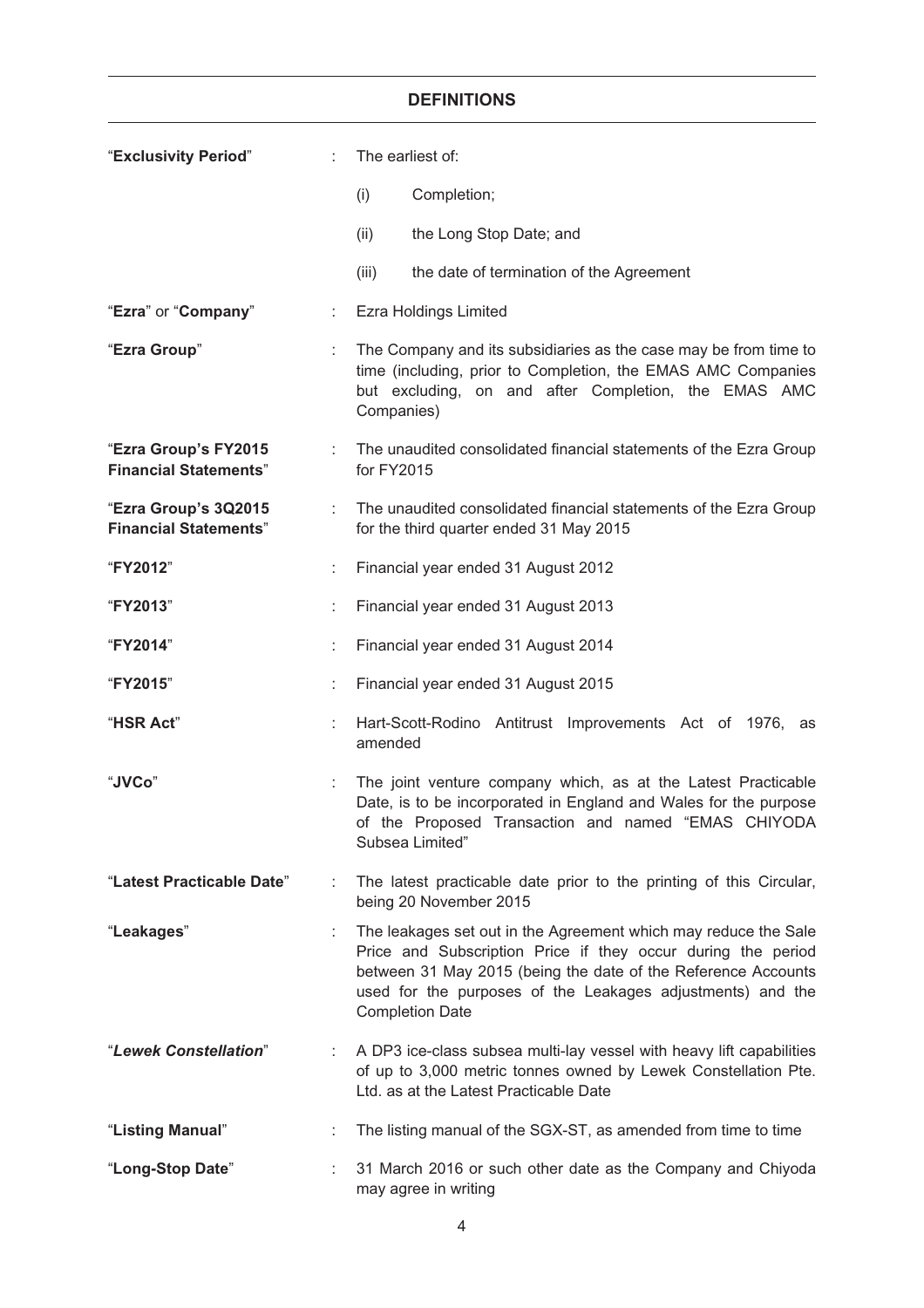|                                        |    | <b>DEFINITIONS</b>                                                                                                                                                                                                                                                                                                                                                                                                                                   |  |  |
|----------------------------------------|----|------------------------------------------------------------------------------------------------------------------------------------------------------------------------------------------------------------------------------------------------------------------------------------------------------------------------------------------------------------------------------------------------------------------------------------------------------|--|--|
| "Material Adverse Change"              | ÷  | A material adverse change to:                                                                                                                                                                                                                                                                                                                                                                                                                        |  |  |
|                                        |    | (i)<br>the financial condition of the Subsea Services Business<br>and/or the EMAS AMC Companies as a whole; or                                                                                                                                                                                                                                                                                                                                       |  |  |
|                                        |    | (ii)<br>any material asset owned or operated by any of the EMAS<br>AMC Companies taking into account the materiality of<br>such asset in the context of the Subsea Services Business<br>and/or the EMAS AMC Companies as a whole, not arising<br>out of a fact, event or circumstance affecting or likely to<br>affect generally all companies carrying on similar<br>businesses in any country in which the EMAS AMC<br>Companies carry on business |  |  |
| "MOU Announcement"                     |    | The announcement dated 27 August 2015 by the Company of its<br>entry into a binding memorandum of understanding in relation to<br>the Proposed Joint Venture with Chiyoda                                                                                                                                                                                                                                                                            |  |  |
| "Notice"                               |    | The notice of EGM which is set out on page 25 of this Circular                                                                                                                                                                                                                                                                                                                                                                                       |  |  |
| "NTA"                                  |    | Net tangible assets                                                                                                                                                                                                                                                                                                                                                                                                                                  |  |  |
| "Ordinary Resolution"                  | ÷  | The ordinary resolution set out in the Notice on page 25 of this<br>Circular to be approved by Shareholders at the EGM                                                                                                                                                                                                                                                                                                                               |  |  |
| "Party"                                |    | Each of the Company and Chiyoda, as a party to the Agreement                                                                                                                                                                                                                                                                                                                                                                                         |  |  |
| "Proposed Joint Venture"               |    | The proposed joint venture between the Company and Chiyoda in<br>respect of the Subsea Services Business                                                                                                                                                                                                                                                                                                                                             |  |  |
| "Proposed Transaction"                 |    | The acquisition by Chiyoda of shares in the issued share capital of<br>JVCo from EMAS AMC, a wholly-owned subsidiary of the<br>Company, and the subscription by Chiyoda for new shares in the<br>issued share capital of JVCo on and subject to the terms and<br>conditions set out in the Agreement                                                                                                                                                 |  |  |
| "Reference Accounts"                   | ÷. | The pro forma unaudited consolidated financial statements of the<br>EMAS AMC Companies on a post-Restructuring basis for the<br>accounting period ended on 31 May 2015, such financial<br>statements comprising a balance sheet and a profit and loss<br>account                                                                                                                                                                                     |  |  |
| "Restructuring"                        |    | The restructuring of the Company's ownership of its Subsea<br>Services Business such that the Subsea Services Business as at<br>the date of the SSSA Announcement will be held under JVCo                                                                                                                                                                                                                                                            |  |  |
| "Rule 1006"                            |    | Rule 1006 of the Listing Manual                                                                                                                                                                                                                                                                                                                                                                                                                      |  |  |
| ""Sale and Lease Back"<br>Arrangement" | ÷. | A "sale and lease back" arrangement in respect of the Lewek<br>Constellation on terms and conditions mutually acceptable to the<br>Parties                                                                                                                                                                                                                                                                                                           |  |  |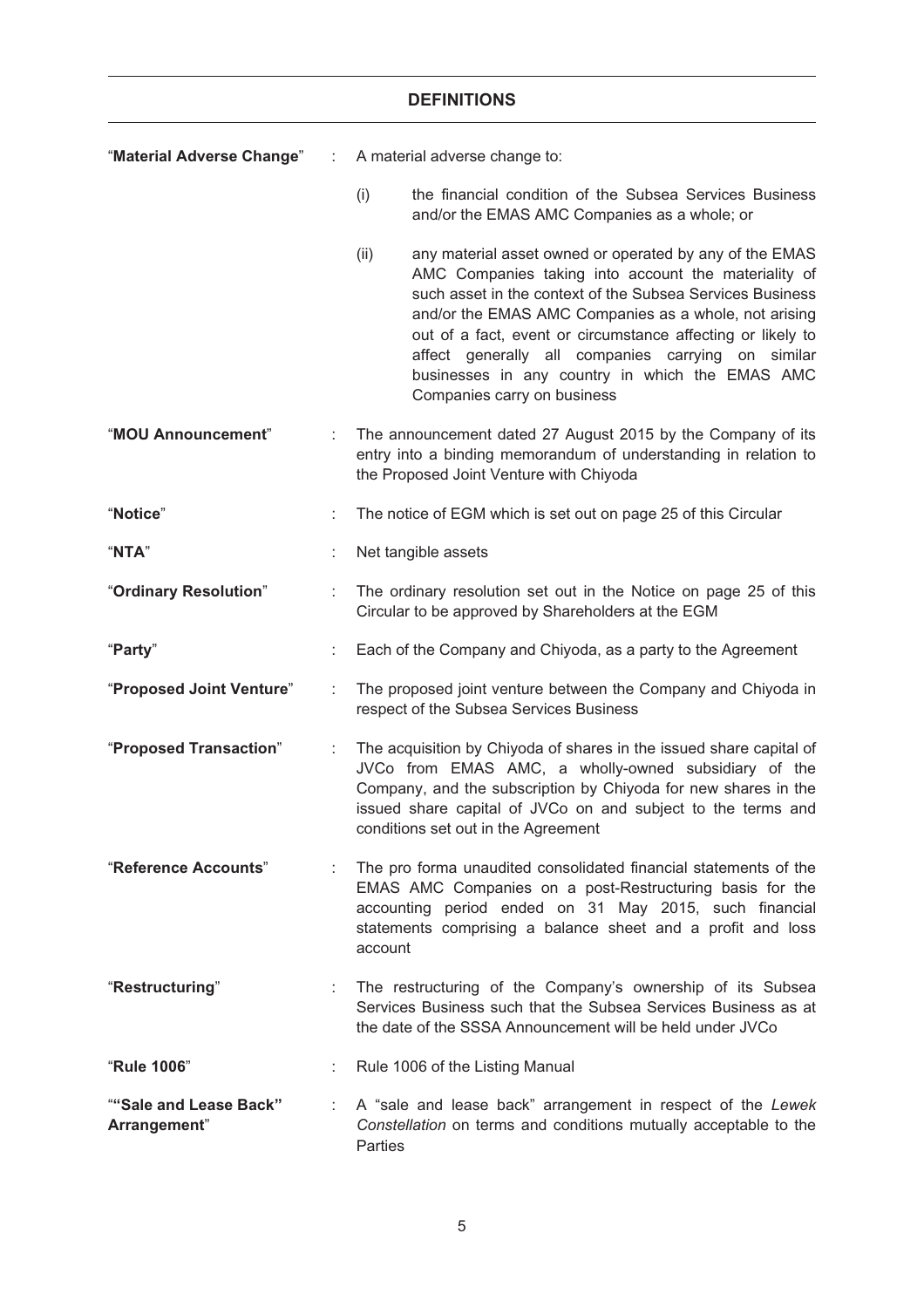# **DEFINITIONS** "**Sale Consideration**" : US\$150,000,000, being the aggregate sale consideration payable by Chiyoda to the Company in cash before adjustment for the Sale Shares "**Sale Shares**" : Such number of ordinary shares in the issued share capital of JVCo to be purchased by Chiyoda from EMAS AMC under the Agreement "**Securities Account**" : Securities accounts maintained by Depositors with CDP, but not including securities sub-accounts "**SGX-ST**" : Singapore Exchange Securities Trading Limited "**Shareholders**" : Registered holders of Shares, except that where the registered holder is CDP, the term "**Shareholders**" shall, where the context admits, mean the Depositors whose Securities Accounts are credited with Shares "**Shareholders' Agreement**" : The shareholders' agreement to be entered into between the Company, Chiyoda and JVCo, which will contain terms governing the rights of each of EMAS AMC and Chiyoda as shareholders of JVCo, pursuant to which the Company will guarantee the obligations of EMAS AMC under such shareholders' agreement "**Shares**" : Ordinary shares in the capital of the Company "**SSSA Announcement**" : The announcement dated 29 September 2015 by the Company of its entry into the Agreement in relation to the Proposed Joint Venture with Chiyoda "**Subscription Price**" : US\$30,000,000, being the aggregate subscription price payable by Chiyoda to JVCo in cash before adjustment for the Subscription Shares "**Subscription Shares**" : Such number of new ordinary shares in the issued share capital of JVCo to be subscribed for by Chiyoda "**Subsea Services Business**" : The subsea services business of the Company "**S\$**" : The lawful currency for the time being of the Republic of Singapore "**US\$**" : The lawful currency for the time being of the United States of America "**%**" or "**per cent.**" : Per centum or percentage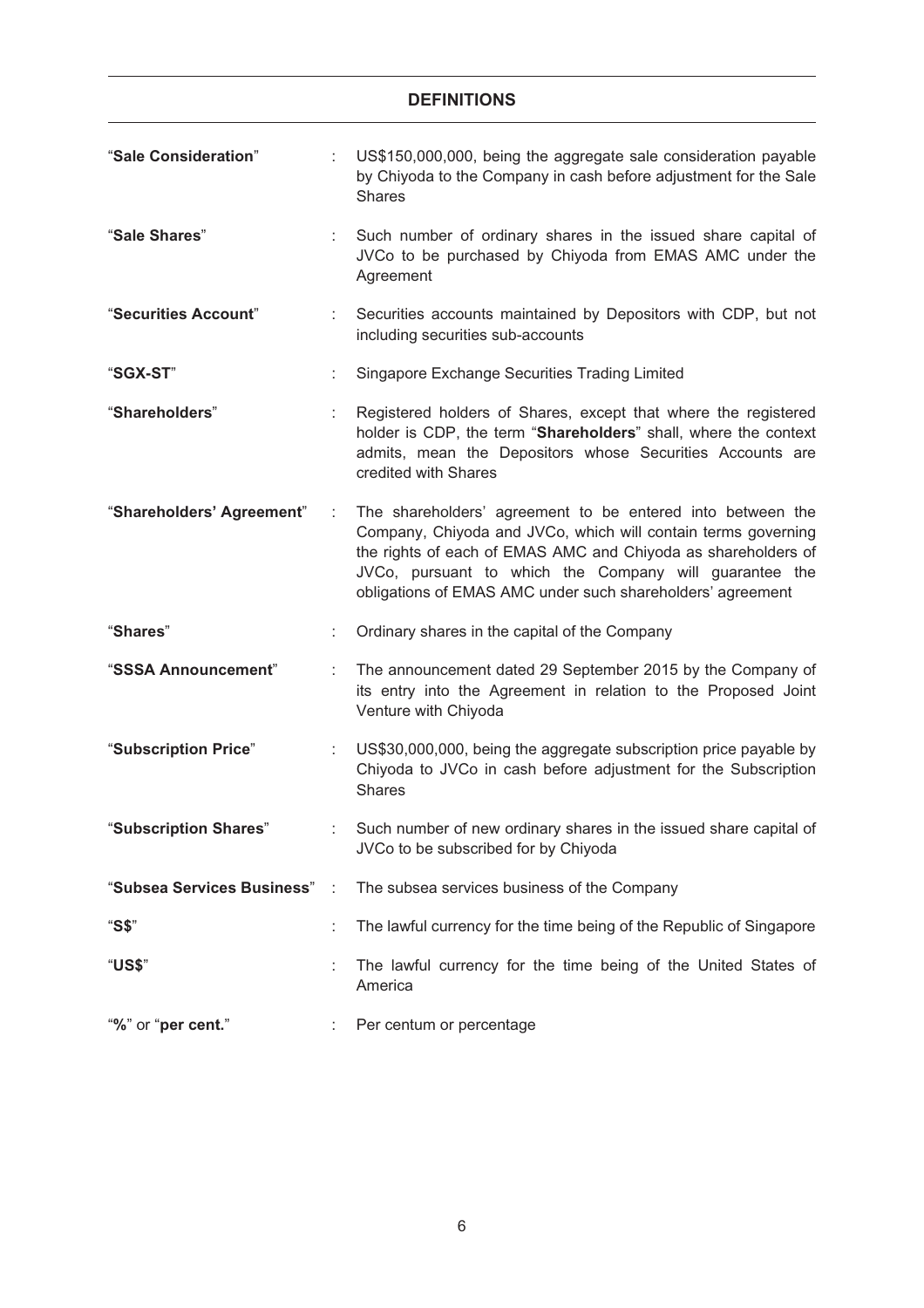The terms "**Depositor**" and "**Depository Register**" shall have the meanings ascribed to them respectively in Section 130A of the Companies Act.

The term "**controlling shareholder**" shall have the meaning ascribed to it in the Listing Manual.

The term "**subsidiaries**" shall have the meaning ascribed to it in Section 5 of the Companies Act.

Words importing the singular shall, where applicable, include the plural and *vice versa*. Words importing the masculine gender shall, where applicable, include the feminine and neuter genders. References to persons shall include corporations.

Any reference in this Circular to any enactment is a reference to that enactment as for the time being amended or re-enacted. Any word defined under the Companies Act, the Listing Manual or any statutory modification thereof and not otherwise defined in this Circular shall have the same meaning ascribed to it under the Companies Act, the Listing Manual or any statutory modification thereof, as the case may be.

Any reference to a time of day in this Circular is made by reference to Singapore time unless otherwise stated.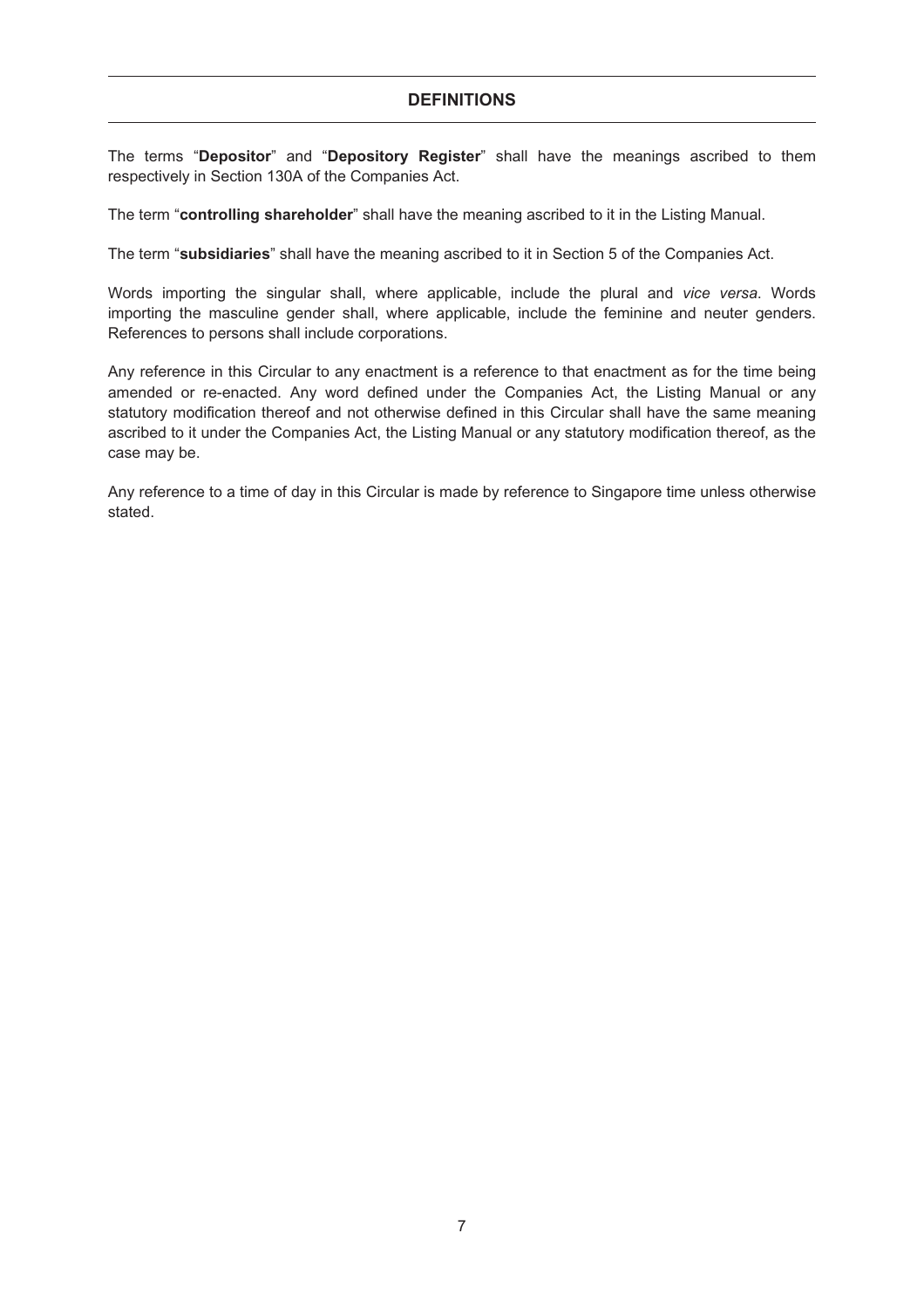#### **CAUTIONARY NOTE REGARDING FORWARD-LOOKING STATEMENTS**

Certain statements contained in this Circular, which are not statements of historical fact, constitute "**forward-looking statements**". Some of these statements can be identified by forward-looking terms such as "**expect**", "**believe**", "**plan**", "**intend**", "**estimate**", "**anticipate**", "**may**", "**will**", "**would**", "**could**" or similar words. However these words are not the exclusive means of identifying forward-looking statements. All statements regarding the Company's, the Ezra Group's and the EMAS AMC Companies' expected financial performance, financial position, business strategy, plans and prospects are forward-looking statements and accordingly involve known and unknown risks, uncertainties and other factors that may cause the Company's, the Ezra Group's and the EMAS AMC Companies' actual results, performance and achievements to be materially different from any future results, performance or achievements expressed or implied by such forward-looking statements. These factors include, among others:

- (i) changes in general political, regulatory, social and economic conditions in Japan, Singapore and other countries in which the Company, the Ezra Group and EMAS AMC Companies invest and/or operate;
- (ii) changes in currency exchange and interest rates;
- (iii) changes in competitive and operating conditions; and
- (iv) other factors beyond the control of the Company, the Ezra Group and EMAS AMC Companies.

Given the risks and uncertainties which may cause the Company's, the Ezra Group's and EMAS AMC Companies' actual future results, performance or achievements to be materially different from those expected, expressed or implied by forward-looking statements in this Circular, undue reliance must not be placed on those statements. The Company does not represent or warrant that the Company's, the Ezra Group's and EMAS AMC Companies' actual future results, performance or achievements will be as discussed in those statements. Further, the Company disclaims any responsibility, and undertakes no obligation to update or revise any forward-looking statements contained in this Circular to reflect any change in the Company's, the Ezra Group's and EMAS AMC Companies' expectations with respect to such statements after the date of this Circular or to reflect any change in events, conditions or circumstances on which the Company based any such statements, subject to compliance with all applicable laws and regulations and/or the rules of the SGX-ST and/or any regulatory or supervisory body or agency.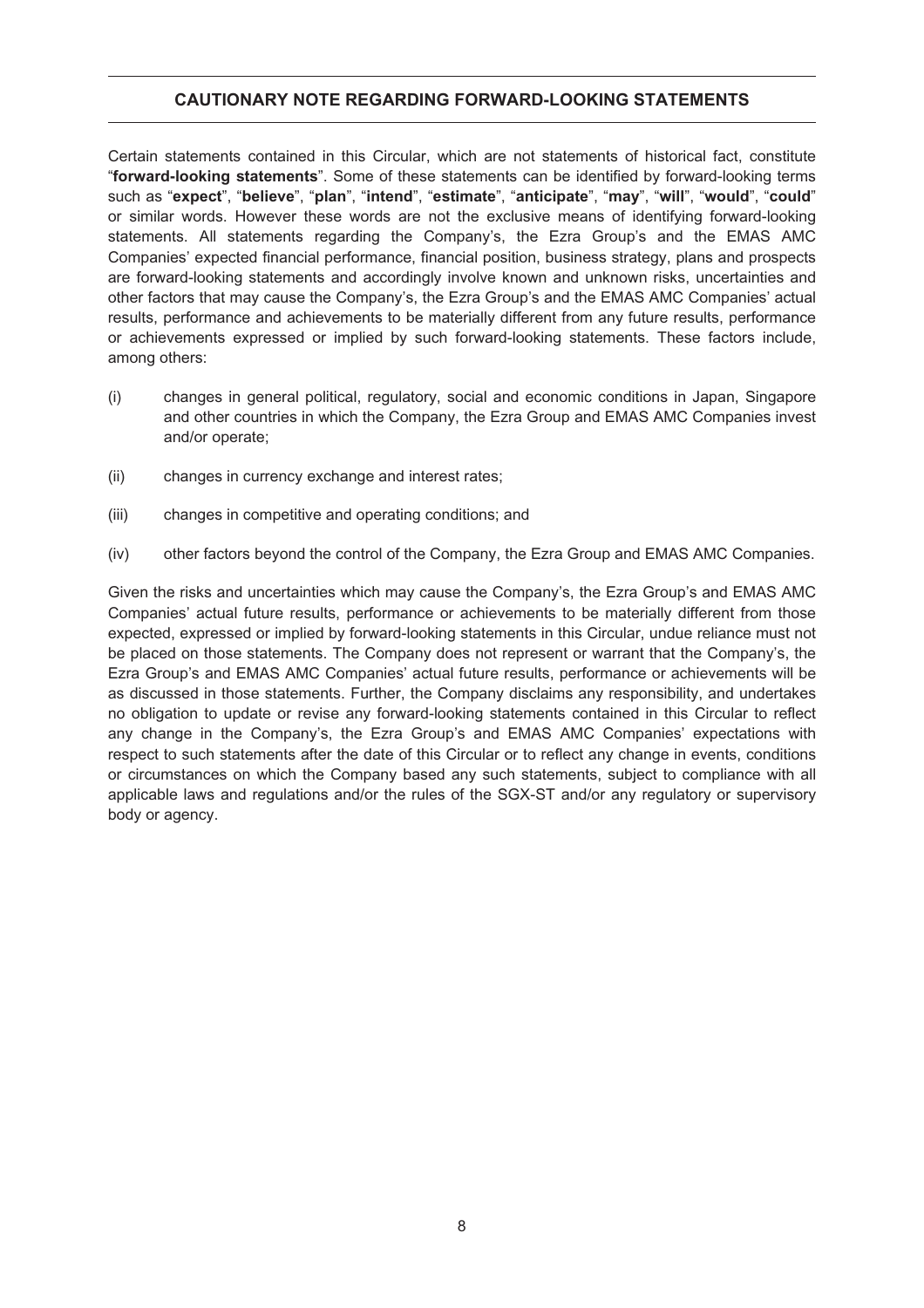#### **LETTER TO SHAREHOLDERS**

#### **EZRA HOLDINGS LIMITED**

(Incorporated in the Republic of Singapore on 23 March 1999) (Company Registration Number: 199901411N)

#### **Board of Directors: Registered Office:**

Mr Koh Poh Tiong *(Non-Executive and Non-Independent Chairman)* Mr Lee Chye Tek Lionel *(Group Chief Executive Officer and Managing Director)* Mr Lee Kian Soo *(Non-Executive and Non-Independent Director)* Mr Eng Heng Nee Philip *(Lead Independent Director)* Dr Ngo Get Ping *(Independent Director)* Mr Soon Hong Teck *(Independent Director)* Mdm Ho Geok Choo Madeleine (*Independent Director)*

#28-01 Tower Fifteen 15 Hoe Chiang Road Singapore 089316

26 November 2015

To: The Shareholders of Ezra Holdings Limited

Dear Sir/Madam

#### **THE PROPOSED JOINT VENTURE WITH CHIYODA CORPORATION IN RESPECT OF THE SUBSEA SERVICES BUSINESS OF EZRA HOLDINGS LIMITED**

#### **1. INTRODUCTION**

**1.1 Proposed Transaction.** On 27 August 2015, the board of directors (the "**Board**") of Ezra Holdings Limited (the "**Company**") announced (the "**MOU Announcement**") the entry by the Company and Chiyoda Corporation ("**Chiyoda**") into a binding memorandum of understanding in relation to a proposed joint venture between the Company and Chiyoda in respect of the subsea services business (the "**Subsea Services Business**") of the Company (the "**Proposed Joint Venture**"). On 29 September 2015, the Board announced (the "**SSSA Announcement**") the entry by the Company and Chiyoda into a binding share sale and subscription agreement (the "**Agreement**") in relation to the Proposed Joint Venture. The Agreement provides for the acquisition by Chiyoda of shares in the issued share capital of a company which, as at the Latest Practicable Date, is to be incorporated in England and Wales ("**JVCo**") from EMAS-AMC Holdings Pte Ltd ("**EMAS AMC**"), a wholly-owned subsidiary of the Company, and the subscription by Chiyoda of new shares in the issued share capital of JVCo on and subject to the terms and conditions set out in the Agreement (the "**Proposed Transaction**").

Copies of the MOU Announcement and the SSSA Announcement are available on the website of the SGX-ST at http://www.sgx.com.

#### **1.2 The Agreement.** Based on the Agreement:

**1.2.1** Chiyoda has agreed to purchase such number of ordinary shares in the issued share capital of JVCo from EMAS AMC (the "**Sale Shares**") and subscribe for such number of new ordinary shares in the issued share capital of JVCo (the "**Subscription Shares**") for an aggregate cash consideration of US\$180,000,000 before adjustment (as more particularly set out in paragraph 4.2 below), which will result in Chiyoda holding in aggregate 50 per cent. of the entire issued and paid-up share capital of JVCo; and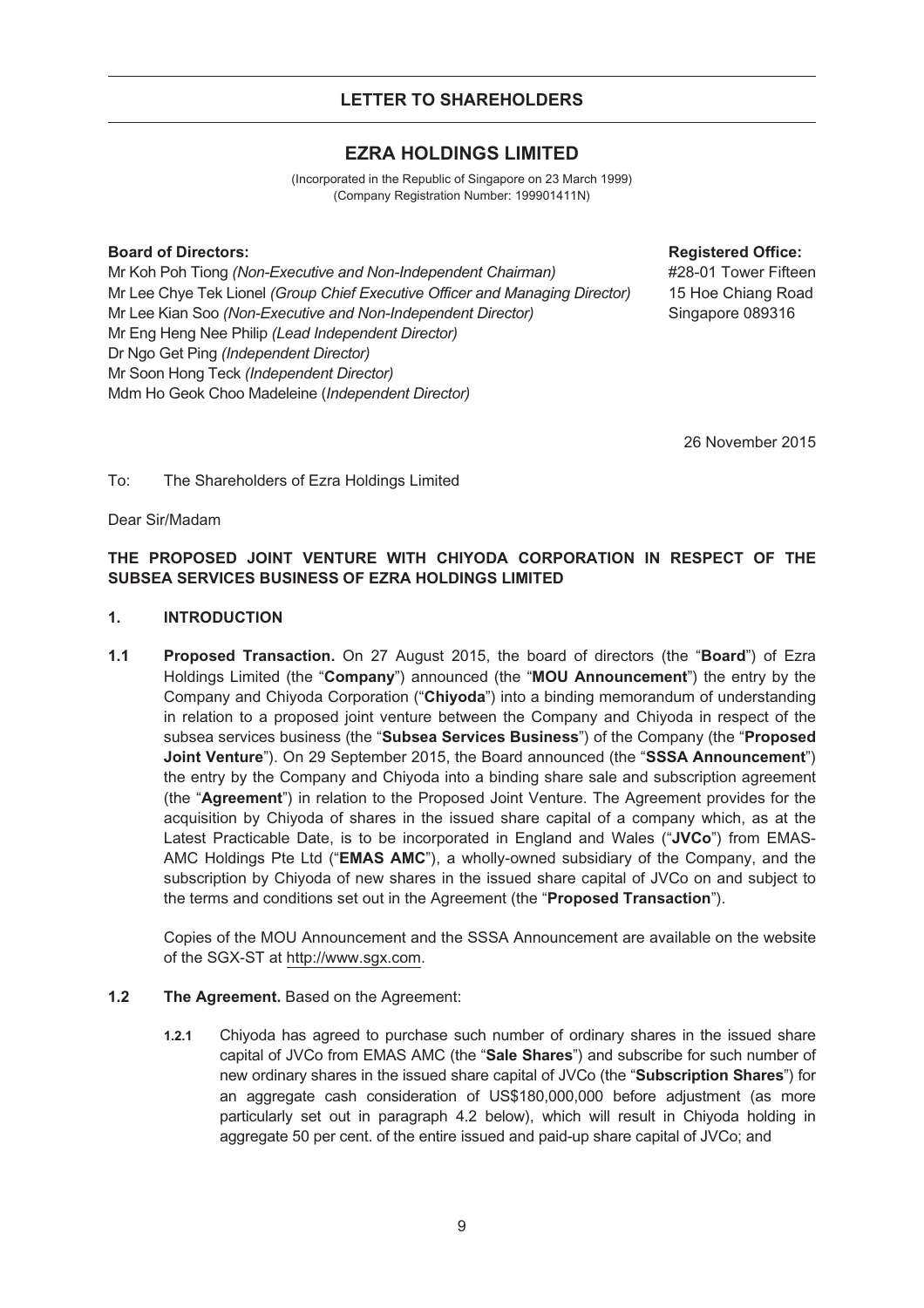**1.2.2** on Completion (the date of such occurrence being the "**Completion Date**"), each of EMAS AMC, the Company and Chiyoda will enter into a shareholders' agreement (the "**Shareholders' Agreement**"), which will contain terms governing the rights of each of EMAS AMC and Chiyoda as shareholders of JVCo, pursuant to which the Company will guarantee the obligations of EMAS AMC under the Shareholders' Agreement.

The current structure and the post-Completion structure (following completion of the Restructuring) of the EMAS AMC Companies are set out in sections 1 and 3 of **Appendix A** to this Circular respectively.

- **1.3 Shareholder Approval.** The Proposed Transaction constitutes a major transaction as defined in Chapter 10 of the Listing Manual (details of which are set out in paragraph 8 of this Circular). Accordingly, the Proposed Transaction is subject to the approval of Shareholders.
- **1.4 Circular.** The purpose of this Circular is to provide Shareholders with relevant information relating to the Proposed Transaction, including the rationale for the Proposed Transaction and the financial effects of the Proposed Transaction on the Ezra Group, and to seek the approval of Shareholders for the Ordinary Resolution, notice of which is set out on page 25 of this Circular.

#### **2. INFORMATION ON CHIYODA, THE SUBSEA SERVICES BUSINESS AND JVCO**

**2.1 Information on Chiyoda.** Chiyoda is a world leading front end engineering design and engineering, procurement and construction company in the oil and gas industry, with a history of almost 70 years of project experiences world-wide. Chiyoda has wide-ranging business interests in fields such as energy, chemicals and petrochemicals, pharmaceuticals, environmental technology, social infrastructure and industrial facilities. Since its founding in Japan in 1948, Chiyoda has built various plants and executed numerous projects in over 40 countries around the world. Engineering, procurement and construction for oil refining facilities, liquefied natural gas plants and liquefied natural gas terminals form the core of Chiyoda's business operations. Chiyoda has been listed on the Tokyo Stock Exchange since 1961.

Shareholders may also wish to refer to the Chiyoda corporate website at https://www.chiyodacorp.com/ for further information on Chiyoda.

- **2.2 Information on the Subsea Services Business.** The Subsea Services Business is a global engineering, procurement, construction, installation ("**EPCI**") and commissioning service provider of comprehensive subsea-to-surface solutions for the offshore oil and gas industry, especially in the Subsea Umbilicals Risers Flowlines (SURF) and subsea tie-back sector. Core business services include subsea installation of umbilicals/power cables, pipelines as well as platforms, floating platform storage offloading and floater installations.
- **2.3 Information on JVCo.** JVCo will be a private limited company newly incorporated in England and Wales with the name "EMAS CHIYODA Subsea Limited", and will be the holding vehicle of the Subsea Services Business upon completion of the Restructuring. The EMAS AMC Companies will continue to operate the Subsea Services Business post-Restructuring.

#### **3. THE RESTRUCTURING**

Prior to, and as a Condition to, the completion of the Proposed Transaction ("**Completion**"), the Company will restructure its ownership of its Subsea Services Business (the "**Restructuring**"). The Subsea Services Business of the Company is currently conducted through various directly or indirectly held subsidiaries of the Company, such subsidiaries being the EMAS AMC Companies. The objective of the Restructuring is to transfer and consolidate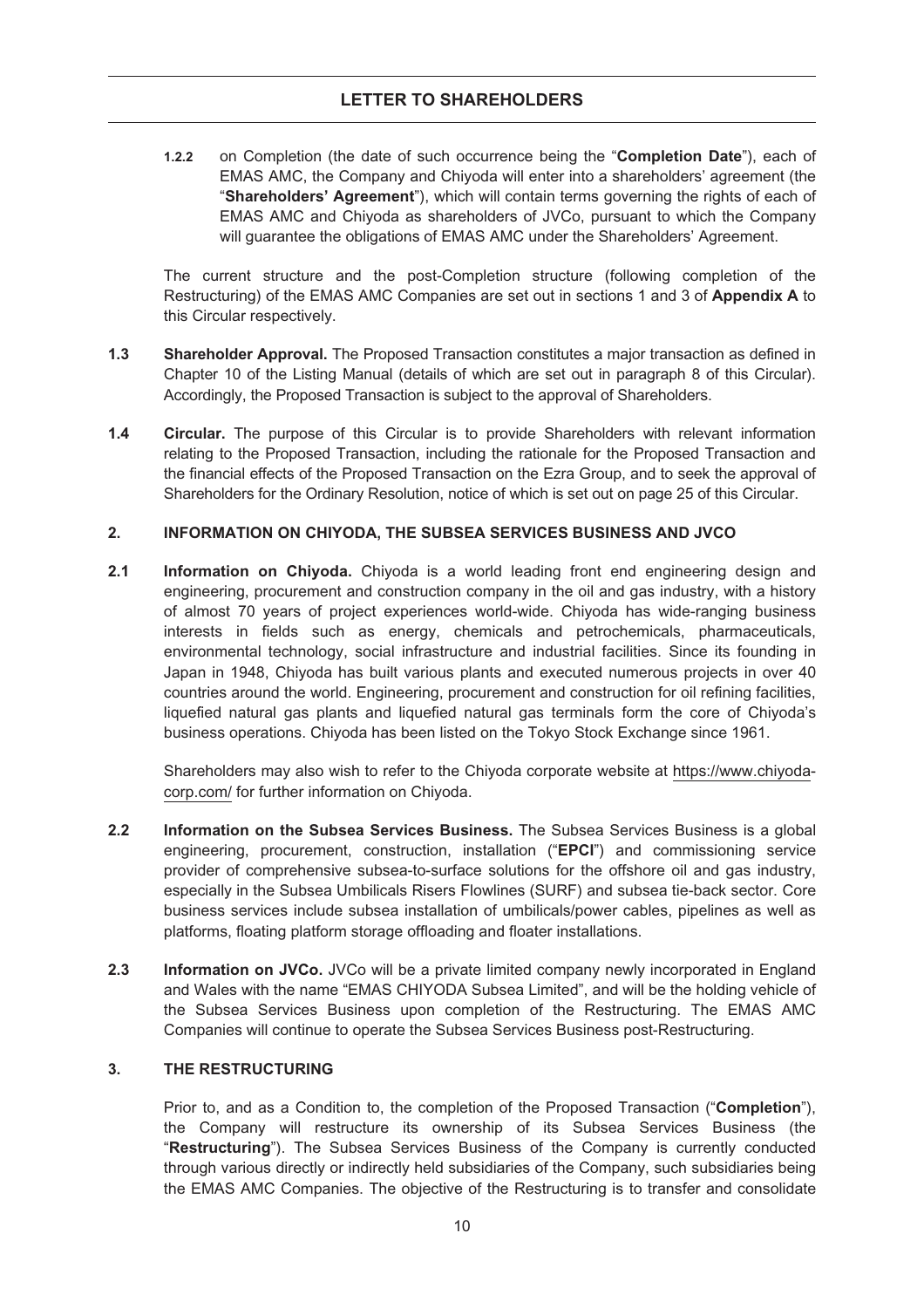#### **LETTER TO SHAREHOLDERS**

all of the subsidiaries which comprise the Subsea Services Business to be held under JVCo. As part of the Restructuring, there will be an intercompany debt to equity swap whereby the intercompany payables (which, as at 31 May 2015, amounted to approximately US\$360,000,000), granted by the Company to the EMAS AMC Companies which will be transferred to JVCo, will be capitalised such that the consolidated equity (book value) of the EMAS AMC Companies post-conversion and as at the Completion Date is US\$310,000,000 (the "**Debt-Equity Swap**").

The current structure of the EMAS AMC Companies and the structure of the EMAS AMC Companies following completion of the Restructuring are set out in sections 1 and 2 of **Appendix A** to this Circular respectively.

#### **4. PRINCIPAL TERMS OF THE AGREEMENT**

- **4.1 Acquisition of and Subscription for Shares in JVCo by Chiyoda.** Based on the Agreement, on and subject to Completion:
	- **4.1.1** Chiyoda shall purchase and the Company shall procure that EMAS AMC shall sell, free from all encumbrances, the Sale Shares; and
	- **4.1.2** Chiyoda shall subscribe for, and JVCo shall allot and issue to Chiyoda, free from all encumbrances, the Subscription Shares,

which, when aggregated together, represent 50 per cent. of the entire issued and paid-up share capital of JVCo. Immediately following Completion, each of the Company and Chiyoda shall hold 50 per cent. of the entire issued and paid-up share capital of JVCo.

Completion of the acquisition of the Sale Shares and subscription for the Subscription Shares by Chiyoda shall take place contemporaneously.

The post-Completion structure of the EMAS AMC Companies is set out in section 3 of **Appendix A** to this Circular.

**4.2 Consideration.** Subject to the adjustments in accordance with paragraph 4.3, the aggregate sale consideration payable by Chiyoda to the Company for the Sale Shares is US\$150,000,000 in cash before adjustment (the "**Sale Consideration**"), and the aggregate subscription price payable by Chiyoda to JVCo for the Subscription Shares is US\$30,000,000 in cash before adjustment (the "**Subscription Price**").

The Sale Consideration and the Subscription Price were arrived at on a negotiated, willingbuyer willing-seller basis and after taking into account, *inter alia*, the nature of the joint venture being created, the intercompany payables provided by the Company to support the working capital requirements of the EMAS AMC Companies since 2011 (being the year in which the Company acquired the Subsea Services Business) and the NTA value of the EMAS AMC Companies as at 31 May 2015 which, prior to the Debt-Equity Swap, amounted to a negative amount of approximately US\$50,000,000.

The book value of JVCo following the capitalisation of the intercompany payables of the EMAS AMC Companies through the Debt-Equity Swap and the receipt by JVCo of the Subscription Price is approximately US\$340,000,000. The Proposed Transaction has an implied aggregate transaction value of approximately US\$1,250,000,000 as at 31 May 2015, which comprises the following components:

(i) the unaudited net debt (comprising external bank borrowings, net of cash and cash equivalents) of the EMAS AMC Companies amounting to approximately US\$530,000,000 as at 31 May 2015;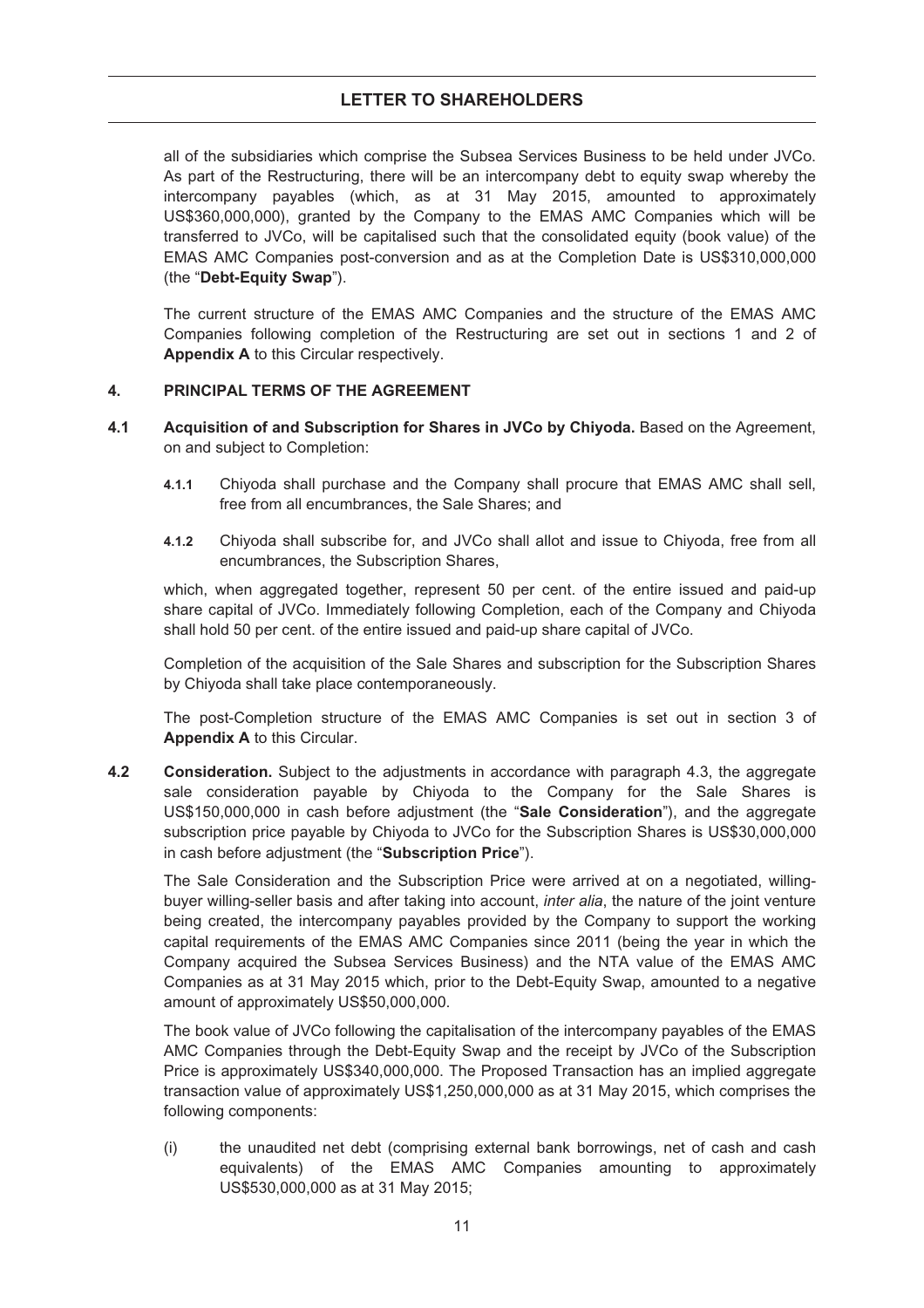- (ii) the intercompany payables of the EMAS AMC Companies amounting to approximately US\$360,000,000 as at 31 May 2015 to be capitalised through the Debt-Equity Swap; and
- (iii) the implied equity value from the Sale Consideration and Subscription Price amounting to approximately US\$360,000,000 as at 31 May 2015. The implied equity value is derived after taking into account, amongst others, certain valuation methodologies such as discounted cash flow valuation, comparable trading multiple and precedent transactions.
- **4.3 Leakages.** Under the terms of the Agreement, the Sale Consideration and Subscription Price may be reduced if Leakages occur during the period between 31 May 2015 and the Completion Date, 31 May 2015 being the date of the pro forma unaudited consolidated financial statements of the EMAS AMC Companies on a post-Restructuring basis, such financial statements comprising a balance sheet and a profit and loss account, used for the purposes of the Leakages adjustments (the "**Reference Accounts**").

The Leakages relate to any payment or assumption of liability made by any EMAS AMC Company to, or on behalf of, or for the benefit of the Company and its subsidiaries (excluding the EMAS AMC Companies) or any of their shareholders or directors or Connected Persons and include any increase in debt facilities of the EMAS AMC Companies beyond an agreed amount, any dividend or distribution declared or paid by the EMAS AMC Companies, and any redemption, repurchase, repayment or other return of capital by the EMAS AMC Companies, but excludes any permitted leakages agreed between the Company and Chiyoda in the Agreement. Such permitted leakages include payments or assumptions of liability made by any EMAS AMC Company to, or on behalf of, or for the benefit of the Company and its subsidiaries (excluding the EMAS AMC Companies) in the ordinary course of business or up to certain specified thresholds.

- **4.4 Conditions Precedent.** Based on the Agreement, the obligations of the Company to sell, and Chiyoda to purchase, the Sale Shares and of JVCo to allot and issue, and Chiyoda to subscribe for, the Subscription Shares, shall be conditional upon the satisfaction or waiver of the following Conditions:
	- **4.4.1** each aspect of the Restructuring having been carried out and completed in accordance with a restructuring plan, together with such deviations or amendments as may be notified to Chiyoda;
	- **4.4.2** the approval of the shareholders of the Company for the sale of the Sale Shares and (if required) the Restructuring in accordance with the requirements of the Listing Manual having been obtained;
	- **4.4.3** notification pursuant to the HSR Act having been filed with the U.S. Federal Trade Commission and the Antitrust Division of the Department of Justice in respect of the transactions contemplated by the Agreement, on terms satisfactory to Chiyoda and the Company, and the appropriate waiting periods (including any extensions) under the HSR Act having expired or been terminated (as appropriate);
	- **4.4.4** all existing intragroup loans between any member of the Ezra Group (excluding the EMAS AMC Companies) and the EMAS AMC Companies being documented in writing and reflecting arm's length and market competitive terms satisfactory to Chiyoda and the Company;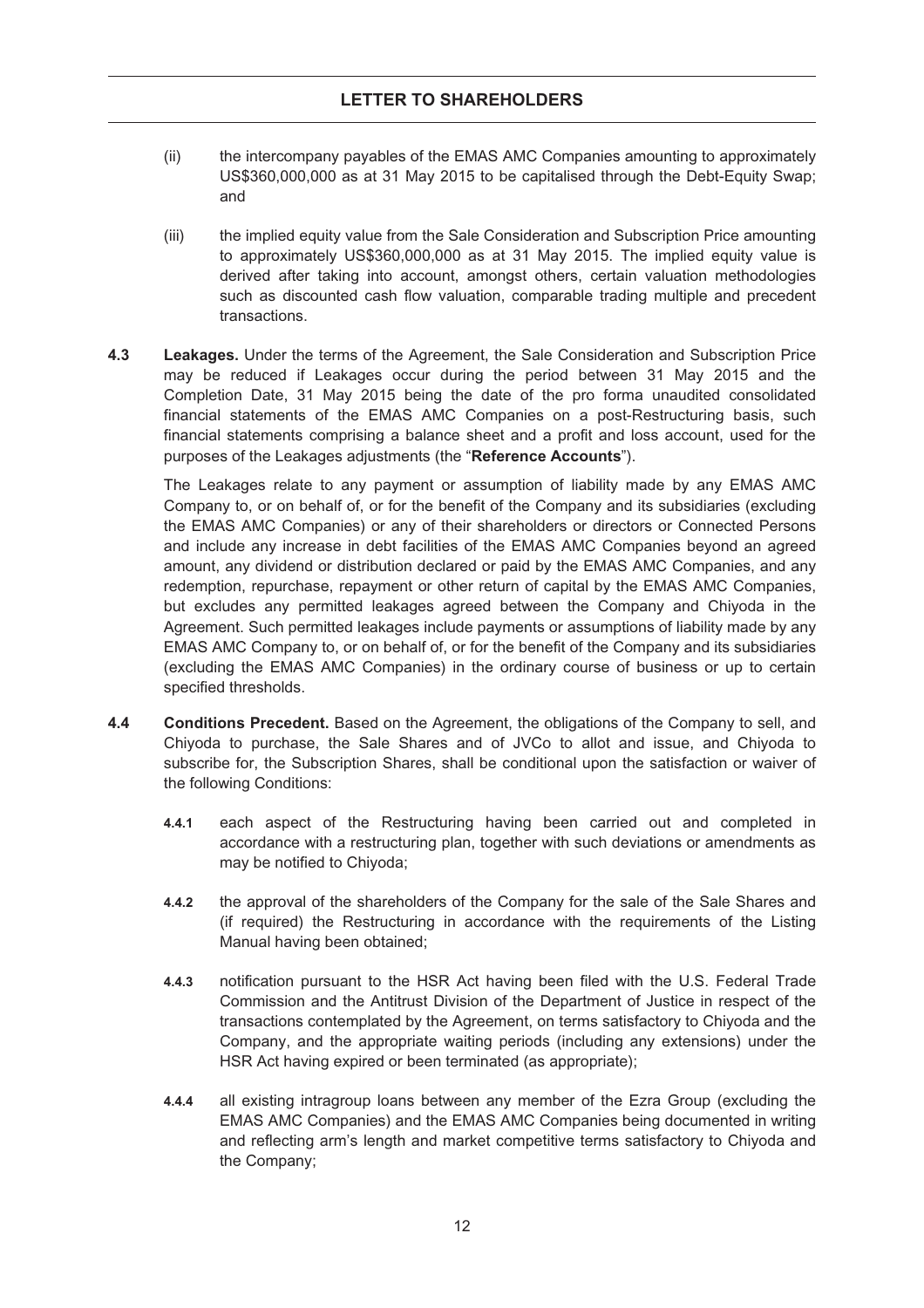- **4.4.5** there being no breach of the fundamental warranties (as defined in the Agreement) by the Company subsisting as at the Completion Date;
- **4.4.6** there being no breach of the key warranties (as defined in the Agreement) by the Company subsisting as at the Completion Date, which causes or is reasonably likely to cause a Material Adverse Change;
- **4.4.7** no breach of the fundamental warranties (as defined in the Agreement) by Chiyoda subsisting as at the Completion Date;
- **4.4.8** relevant third party consents or waivers having been obtained;
- **4.4.9** no injunction, restraining order or other order or any other legal or regulatory restraint or prohibition having been issued or made by any court of competent jurisdiction or any other person which is subsisting as at the Completion Date and which prevents the consummation of the transactions contemplated by the Agreement; and
- **4.4.10** completion of a "sale and lease back" arrangement in respect of the *Lewek Constellation* on terms and conditions mutually acceptable to the Parties (the "**"Sale and Lease Back" Arrangement**").
- **4.5 "Sale and Lease Back" Arrangement.** As at the Latest Practicable Date, the terms of the "Sale and Lease Back" Arrangement are being discussed (with potential parties). The Company will, in compliance with the requirements under the Listing Manual, make further announcements (if required) at the appropriate time.
- **4.6 Long-Stop Date.** The Conditions shall be satisfied (or waived) on or before the Long-Stop Date. If the Conditions are not satisfied (or waived) on or before the Long-Stop Date, the Agreement will automatically terminate.
- **4.7 Completion.** Completion will take place on the seventh Business Day following the satisfaction or waiver of all the Conditions in accordance with the terms of the Agreement (or such other date as Chiyoda and the Company may agree in writing). On Completion, each of the Company and Chiyoda shall hold 50 per cent. of the entire issued and paid-up share capital of JVCo.
- **4.8 Environmental Indemnity.** Under the Agreement, the Company has agreed to provide certain indemnities, including an environmental indemnity, whereby the Company covenants with Chiyoda to pay:
	- **4.8.1** to Chiyoda, an amount equal to the Environmental Loss, which is suffered directly by Chiyoda and/or any member of the Chiyoda group;
	- **4.8.2** to the relevant EMAS AMC Company (excluding the EMAS AMC Companies which are associated companies), an amount equal to the Environmental Loss suffered by the relevant EMAS AMC Company; and
	- **4.8.3** to the relevant EMAS AMC Company which is an associated company, an amount equal to the Environmental Loss suffered by such company pro rata to the ownership interest held by the EMAS AMC Companies in such company.

The amount to be paid by the Company under the environmental indemnity will be net of any insurance proceeds recovered by the relevant indemnified entities to the extent any claims on insurance policies are in fact made by such indemnified entities and such insurance proceeds are directly related to the Environmental Loss to be indemnified.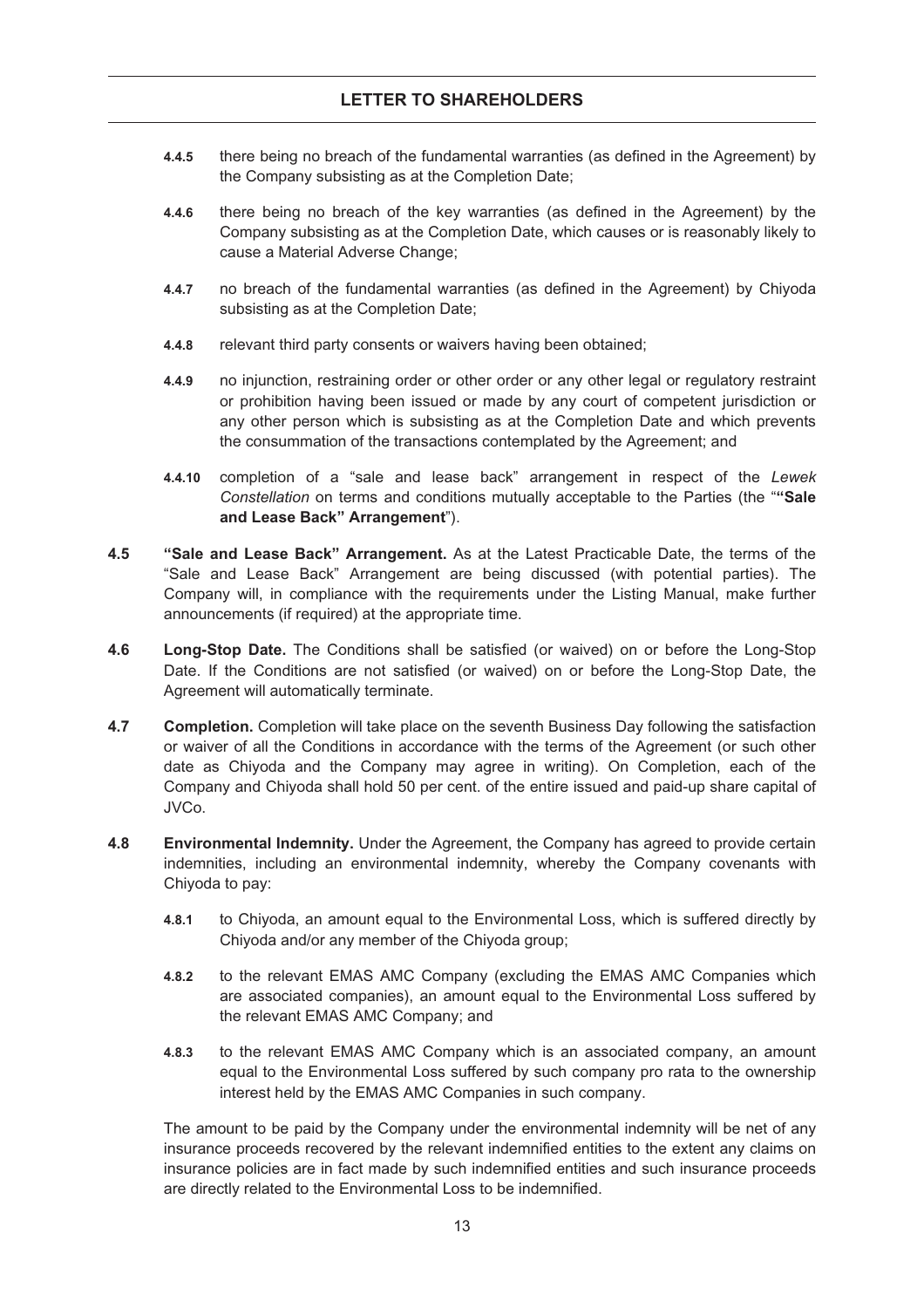- **4.9 Termination.** If, prior to Completion:
	- **4.9.1** the Company is in material breach of any representation or warranty given by it under, or the pre-Completion undertakings set out in, the Agreement which causes or is reasonably likely to cause a Material Adverse Change, and such breach has not been cured to the reasonable satisfaction of Chiyoda providing notice in writing to the Company of the breach; or
	- **4.9.2** there is a material breach of the Completion obligations in the Agreement; or
	- **4.9.3** any fact, event or circumstance shall arise which causes or is reasonably likely to cause a Material Adverse Change,

Chiyoda shall be entitled by notice in writing to the Company to terminate the Agreement (other than certain provisions as may be specified to survive termination).

**4.10 Exclusivity.** The Company and Chiyoda have each agreed to, among other actions, not to engage in any discussions with, accept any proposal from or enter into any agreement with any third party in relation to the shares of the EMAS AMC Companies, the Subsea Services Business or assets of the EMAS AMC Companies (in the case of the Company) or in relation to the shares, business or assets of any competitor of the EMAS AMC Companies (in the case of Chiyoda) between the date of the Agreement and the Exclusivity Period.

If either Party or any of their Connected Persons commits any breach of the exclusivity undertaking defined out in the Agreement, such Party covenants to the other Party to pay all the costs and expenses of the other Party and its Connected Persons (including any value added tax or goods and services tax where relevant) immediately on demand and no later than five Business Days of being notified of them and receiving invoices or other documentary confirmation as to their amount up to a maximum of US\$10,000,000 incurred by the other Party to third parties in relation to the Proposed Transaction, whether before or after the date of the Agreement up to the date on which such Party became aware of such breach.

#### **5. RATIONALE FOR THE PROPOSED TRANSACTION**

#### **5.1 Rationale for the Joint Venture.**

#### *Build Scale*

Chiyoda is an experienced partner in managing large-scale projects, and will be able to bring expertise in project management to the Subsea Services Business. Chiyoda, being a major international player in the liquefied natural gas industry, has proven scale, having designed and constructed liquefied natural gas plants accounting for more than 40 per cent. of global production capacity. Chiyoda has also been managing large-scale projects in the oil & gas sector globally for almost 70 years.

Given the above, JVCo, as the joint venture company, will be able to leverage on Chiyoda's technical expertise, global experience, supply chain management capabilities and coverage to enhance its capabilities in delivering and managing large and complex projects. JVCo will benefit from the broad range of capabilities from the Company and Chiyoda, and be able to consolidate its global position as a leading subsea services player.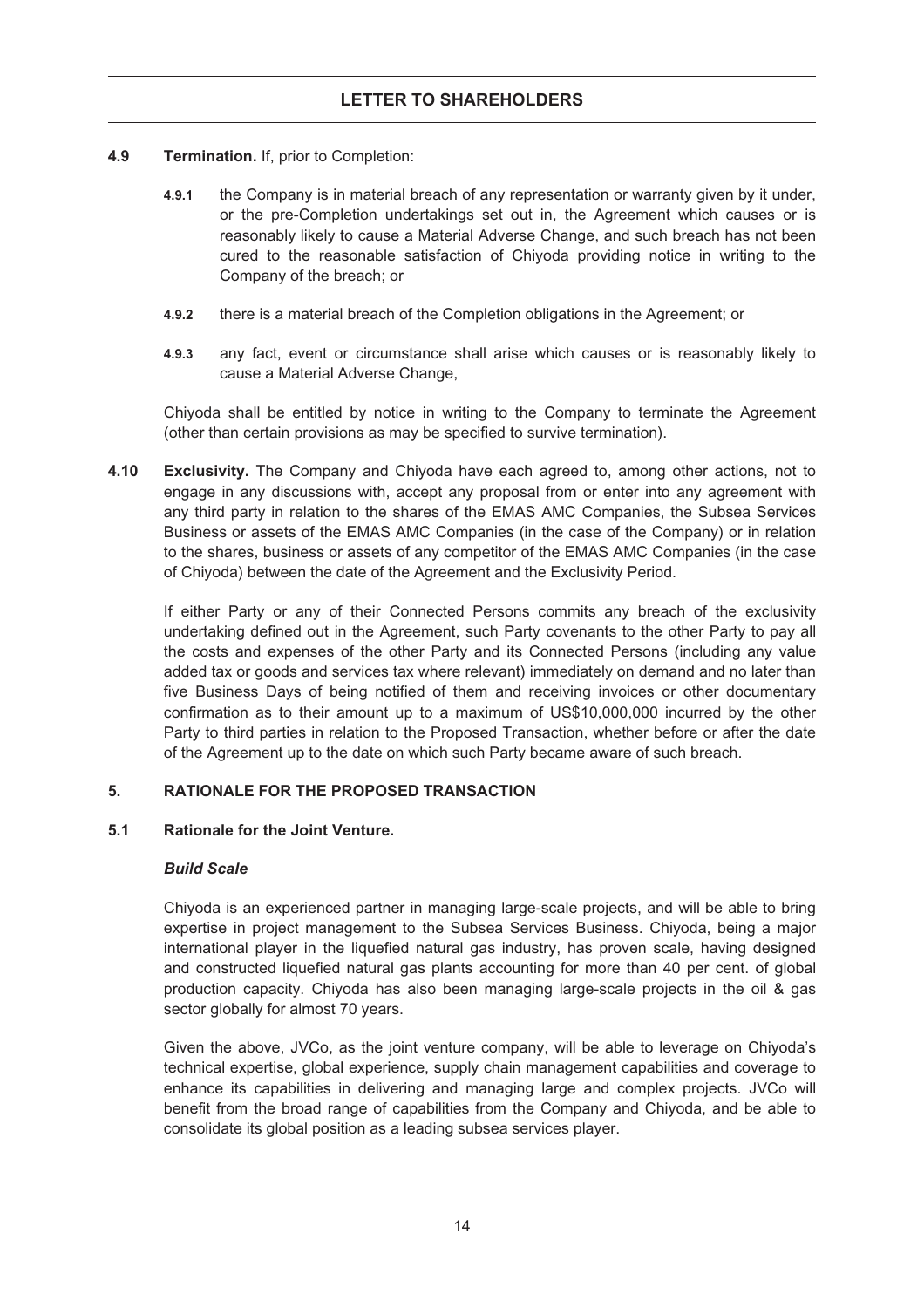#### *Broaden Customer Base*

Chiyoda's strong network of global clients, including Japanese clients, will allow the Subsea Services Business to gain access to a larger customer base and in turn, potentially increase the geographical reach provided by these new customers.

Through its majority-owned Xodus Group, Chiyoda's involvement in the Proposed Joint Venture will begin early in the concept development phase of offshore projects, where the ability to influence cost is the greatest. This will enable the Subsea Services Business to obtain early stage intelligence of available offshore projects, following which the Company would then be able to use its technologically advanced fleet and operational expertise to deliver these solutions offshore. Such cooperation would provide the Subsea Services Business further opportunities to provide customers with a more wholesome and comprehensive solution spanning across more phases within the value chain.

The Proposed Transaction thus increases JVCo's addressable market by providing access to new geographies and market segments. The combined capabilities of the Company and Chiyoda will enable JVCo to increase its market share especially in the EPCI segment.

#### *Strengthen Balance Sheet*

Through the Proposed Transaction, the balance sheet of the Subsea Services Business will be deleveraged as a result of JVCo receiving the Subscription Price and the capitalisation of the intercompany payables of the EMAS AMC Companies through the Debt-Equity Swap which will thus improve the financial strength of the Subsea Services Business. The partnership with Chiyoda will also allow the Subsea Services Business to diversify its access to financiers, including financiers in Japan. These initiatives, together with other initiatives, including sale and leasebacks of key assets, will strengthen the balance sheet of JVCo, enabling it to drive growth and business going forward.

#### *Generate Synergies*

The addition of Chiyoda represents the addition of a strong partner to accelerate the growth of the Subsea Services Business. The Proposed Transaction will create avenues for synergies across the subsea value chain, including integration from concept phase to execution generating substantial revenue synergies. There is also potential to lower the cost of subsea field development which will improve JVCo's global competitiveness. JVCo's new exposure to the concept development phase provides the Subsea Services Business with greater flexibility to influence costs and tailor-make comprehensive solutions for clients. This will increase the probability of winning offshore installation work and also provide stronger visibility on the tender book, enabling efficient management of resources. A combined global network of engineering centres will enable knowledge sharing and drive cost synergies. Improved research and development capabilities in engineering and construction technologies will contribute to providing JVCo an edge over its competitors.

#### **5.2 Benefits for the Company.**

#### *Benefits from Partnership and Synergies*

With the various benefits provided by the Proposed Transaction as set out in paragraph 5.1 above, the addition of a strong partner in Chiyoda will ensure accelerated growth of the Subsea Services Business and the Company will continue to benefit from the positive growth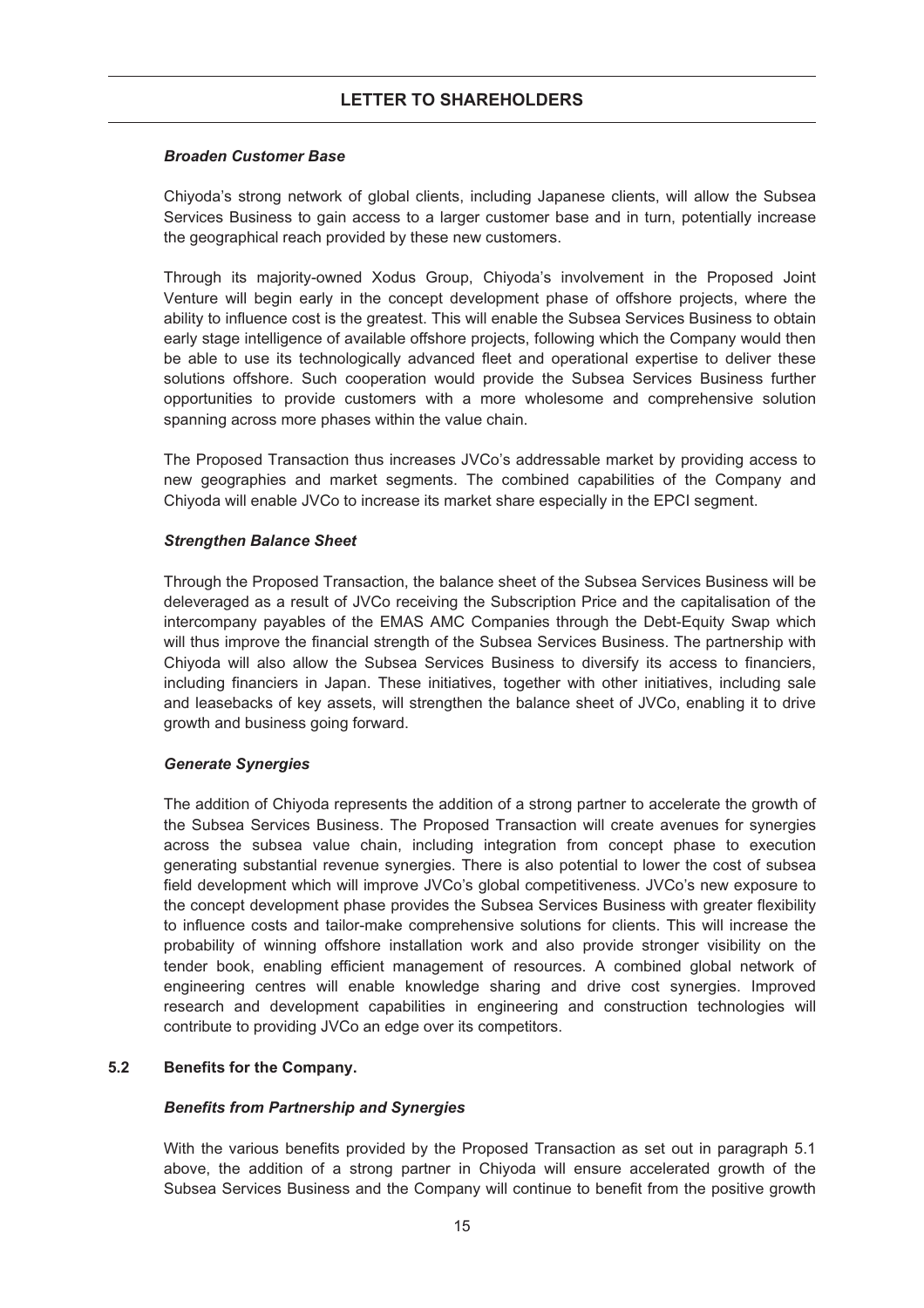#### **LETTER TO SHAREHOLDERS**

and synergies derived from JVCo through its 50 per cent. stake in JVCo. The Proposed Transaction will allow the Company to realise its vision of being a trusted partner and leader in the subsea construction business.

#### *Reduce Leverage*

Net proceeds from the sale will further reduce gearing levels at the Company post its rights issue. Following Completion, the Company will account for its 50 per cent. stake in JVCo as a joint venture. The deconsolidation of third party debt of the EMAS AMC Companies as well as the return of capital (through the Sale Consideration received by the Company) currently invested in the business will significantly improve the credit profile and financial metrics of the Company. The Proposed Transaction is in line with the Company's continued efforts to strengthen its balance sheet and move towards a more sustainable capital structure.

A financially stronger position will enable the Company to support JVCo (and the EMAS AMC Companies) to take on large complex EPCI projects, as well as full field developments which combine onshore and offshore facilities. Working capital, resource and expertise requirements tend to be positively correlated with the scale of projects. The partnership with Chiyoda thus opens up opportunities for JVCo to bid for and take on larger-scale, high profile projects, as well as allows JVCo to benefit from the synergies (as outlined above) of the partnership to do so. In addition to scale, Chiyoda's project management expertise will also enhance JVCo's ability to take on multiple large-scale projects at once. All of the foregoing will benefit the Company going forward as a 50 per cent. shareholder of JVCo.

#### *Unlock Shareholder Value*

The Proposed Transaction unlocks value for Shareholders as it allows the Company to partially monetise its stake in the EMAS AMC Companies through the sale of shares to Chiyoda and participate in the further growth and expected synergies of the Subsea Services Business with the introduction of a strategic partner which enhances the value proposition of the Subsea Services Business.

#### **6. FINANCIAL INFORMATION**

#### **6.1 Book Value.**

- **6.1.1** As stated in the MOU Announcement and SSSA Announcement, based on the Reference Accounts, the book value attributable to the Sale Shares and the Subscription Shares (which in aggregate constitute a 50 per cent. interest in JVCo immediately following Completion) is approximately US\$276,887,000. This takes into account the proposed capitalisation of intercompany payables granted to the EMAS AMC Companies as part of the Proposed Transaction as well as the associated goodwill related to the initial acquisition of the EMAS AMC Companies by the Company based on the Ezra Group's 3Q2015 Financial Statements. The deficit of the proceeds from the Sale Consideration and Subscription Price over such book value attributable to the Sale Shares and the Subscription Shares (which includes the associated goodwill and other intangibles amount of approximately US\$106,887,000) is approximately US\$96,887,000.
- **6.1.2** Based on the Ezra Group's FY2015 Financial Statements, being the latest financial statements of the Ezra Group which are publicly available as at the Latest Practicable Date, the book value attributable to the Sale Shares and the Subscription Shares is approximately US\$276,792,000. This takes into account the proposed capitalisation of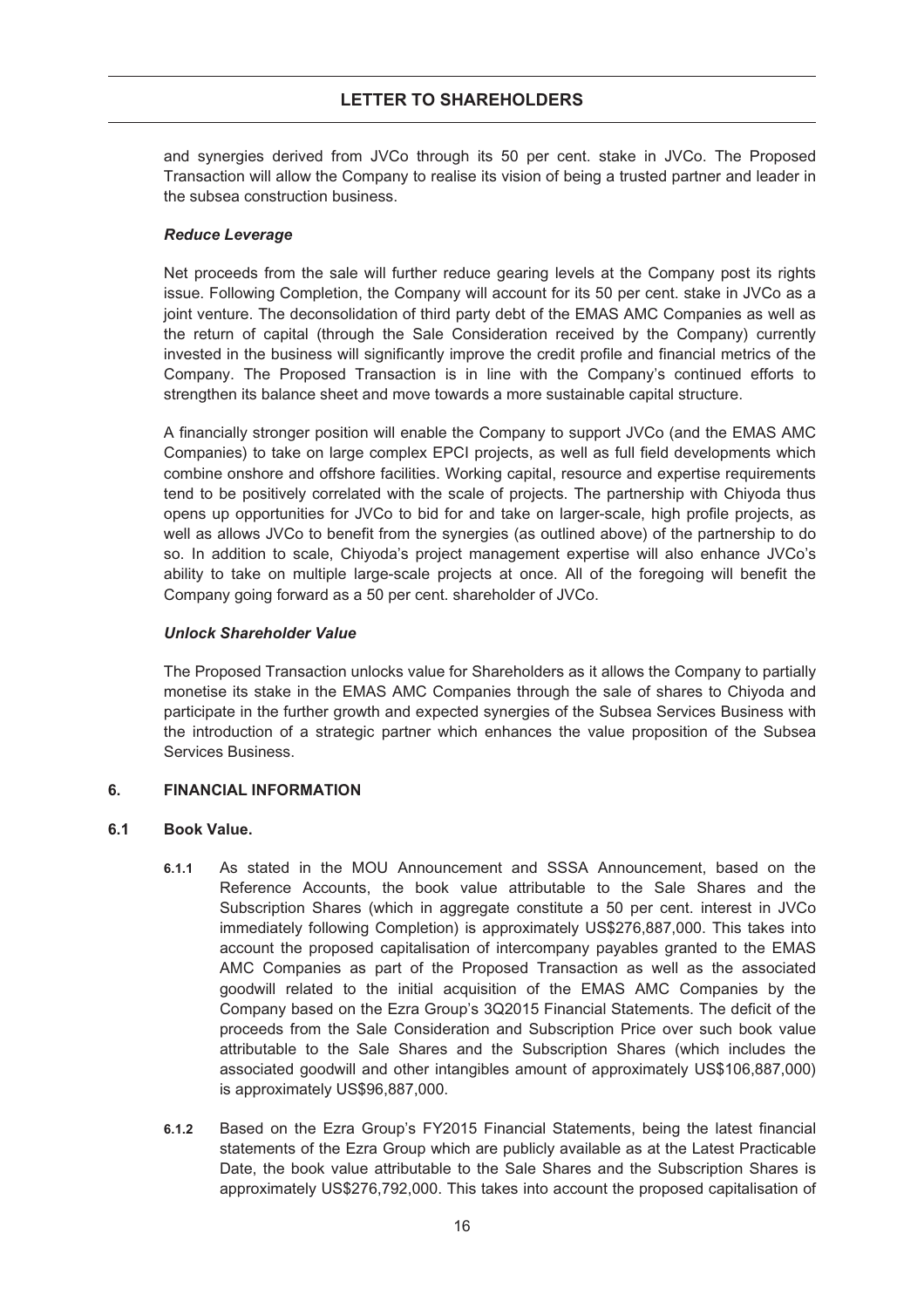intercompany payables granted to the EMAS AMC Companies as part of the Proposed Transaction (which, as at 31 August 2015, amounted to approximately US\$378,000,000) as well as the associated goodwill related to the initial acquisition of the EMAS AMC Companies by the Company based on the Ezra Group's FY2015 Financial Statements. The deficit of the proceeds from the Sale Consideration and Subscription Price over such book value attributable to the Sale Shares and the Subscription Shares (which includes the associated goodwill and other intangibles amount of approximately US\$106,792,000) is approximately US\$96,792,000.

- **6.2 NTA Value.** The NTA value attributable to the Sale Shares and the Subscription Shares as at Completion (which in aggregate constitute a 50 per cent. interest in JVCo immediately following Completion) after the capitalisation of intercompany payables granted to the EMAS AMC Companies as part of the Proposed Transaction is approximately US\$170,000,000, based on each of the Reference Accounts (as stated in the MOU Announcement and SSSA Announcement) and the Ezra Group's FY2015 Financial Statements.
- **6.3 Net Profit and Loss attributable to the Sale Shares and Subscription Shares.** The aggregate net loss (after tax) attributable to the Sale Shares and the Subscription Shares (which, in aggregate constitute a 50 per cent. interest in JVCo immediately following Completion) is approximately (i) US\$11,578,000, based on the Reference Accounts (as stated in the MOU Announcement and SSSA Announcement) for the nine months ended 31 May 2015 and (ii) US\$20,226,000, based on the Ezra Group's FY2015 Financial Statements.
- **6.4 Net Profit / Loss impact on the Company.** The estimated net gain in relation to the disposal pursuant to the Proposed Transaction and the re-measurement of the Company's 50 per cent. retained interest in JVCo based on the implied aggregate transaction value as referred to in paragraph 4.2 above is approximately (i) US\$1,964,000, based on the Reference Accounts (as stated in the MOU Announcement and SSSA Announcement) for the nine months ended 31 May 2015 and (ii) US\$2,155,000, based on the Ezra Group's FY2015 Financial Statements.
- **6.5 Use of Proceeds.** It is expected that:
	- **6.5.1** the net proceeds of approximately US\$145,000,000 arising from the Sale Consideration will be utilised by the Company for debt repayment, working capital and general corporate requirements; and
	- **6.5.2** the net proceeds of approximately US\$30,000,000 arising from the Subscription Price will be utilised by JVCo for working capital and general corporate requirements.

#### **7. FINANCIAL EFFECTS**

**7.1 Bases and Assumptions.** The financial effects have been prepared based on (i) the audited consolidated financial statements of the Ezra Group for FY2014, being the most recently completed financial year for which financial statements were publicly available as at the date of the MOU Announcement and SSSA Announcement and (ii) the Ezra Group's FY2015 Financial Statements, FY2015 being the most recently completed financial year for which financial statements are publicly available as at the Latest Practicable Date, and are for illustrative purposes only and are neither indicative of the actual financial effects of the Proposed Transaction on the NTA per Share and EPS, nor do they represent the actual financial position and/or results of the Ezra Group immediately after the Proposed Transaction.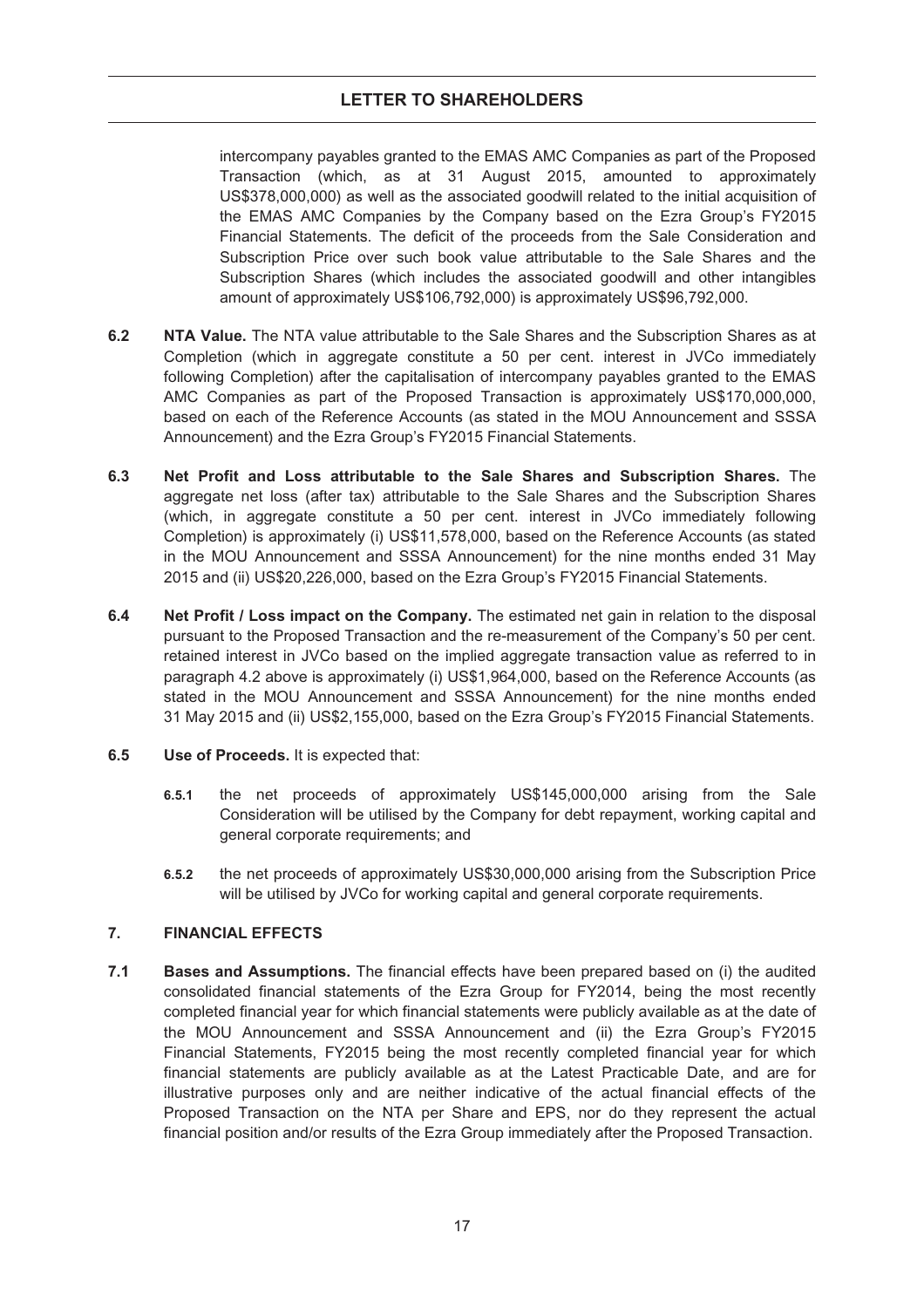#### **LETTER TO SHAREHOLDERS**

**7.2 NTA.** For illustrative purposes only and assuming the Proposed Transaction had been completed on (i) 31 August 2014, being the end of the most recently completed financial year of the Ezra Group as at the date of the MOU Announcement and SSSA Announcement and (ii) 31 August 2015, being the end of the most recently completed financial year of the Ezra Group as at the Latest Practicable Date, the pro forma financial effects on the NTA of the Ezra Group for FY2014 and FY2015 are as follows:

|                                                  | <b>FY2014</b>                                              |                                                           | <b>FY2015</b>                                       |                                                    |  |
|--------------------------------------------------|------------------------------------------------------------|-----------------------------------------------------------|-----------------------------------------------------|----------------------------------------------------|--|
|                                                  | <b>Before the</b><br><b>Proposed</b><br><b>Transaction</b> | <b>After the</b><br><b>Proposed</b><br><b>Transaction</b> | <b>Before the</b><br>Proposed<br><b>Transaction</b> | After the<br><b>Proposed</b><br><b>Transaction</b> |  |
| <b>NTA</b><br>(US\$ million)                     | 943.9                                                      | 1,052.5                                                   | 1,337.8                                             | 1,446.8                                            |  |
| No. of issued Shares <sup>(1)</sup><br>(million) | 974.5                                                      | 974.5                                                     | 2,939.0                                             | 2,939.0                                            |  |
| NTA per Share<br>(US\$)                          | 0.97                                                       | 1.08                                                      | 0.46                                                | 0.49                                               |  |

**Note:**

**7.3 EPS.** For illustrative purposes only and assuming the Proposed Transaction had been completed on (i) 1 September 2013, being the beginning of the most recently completed financial year of the Ezra Group as at the date of the MOU Announcement and SSSA Announcement and (ii) 1 September 2014, being the beginning of the most recently completed financial year of the Ezra Group as at the Latest Practicable Date, the pro forma financial effects on the EPS of the Ezra Group for FY2014 and FY2015 are as follows:

|                                                                              | <b>FY2014</b>                                              |                                                    | FY2015                                                     |                                                    |
|------------------------------------------------------------------------------|------------------------------------------------------------|----------------------------------------------------|------------------------------------------------------------|----------------------------------------------------|
|                                                                              | <b>Before the</b><br><b>Proposed</b><br><b>Transaction</b> | After the<br><b>Proposed</b><br><b>Transaction</b> | <b>Before the</b><br><b>Proposed</b><br><b>Transaction</b> | After the<br><b>Proposed</b><br><b>Transaction</b> |
| Net profit attributable to ordinary<br><b>Shareholders</b><br>(US\$ million) | 45.3                                                       | 35.3                                               | 84.0                                                       | $105.6^{(1)}$                                      |
| Weighted average number of<br>Shares <sup>(2)</sup><br>(million)             | 974.5                                                      | 974.5                                              | 1,908.4                                                    | 1,908.4                                            |
| Basic EPS <sup>(3)</sup><br>(US cents)                                       | 4.65                                                       | 3.63                                               | 4.40                                                       | 5.54                                               |

**Notes:**

<sup>(1)</sup> Number of issued Shares for FY2015 includes the bonus issue of Shares on 23 December 2014 and the rights issue of Shares on 28 July 2015.

<sup>(1)</sup> Includes the estimated net gain in relation to the disposal pursuant to the Proposed Transaction and the re-measurement of the Company's 50 per cent. retained interest in JVCo based on the implied aggregate transaction value as referred to in paragraph 4.2 above, amounting in aggregate to approximately US\$2,155,000 based on the Ezra Group's FY2015 Financial Statements.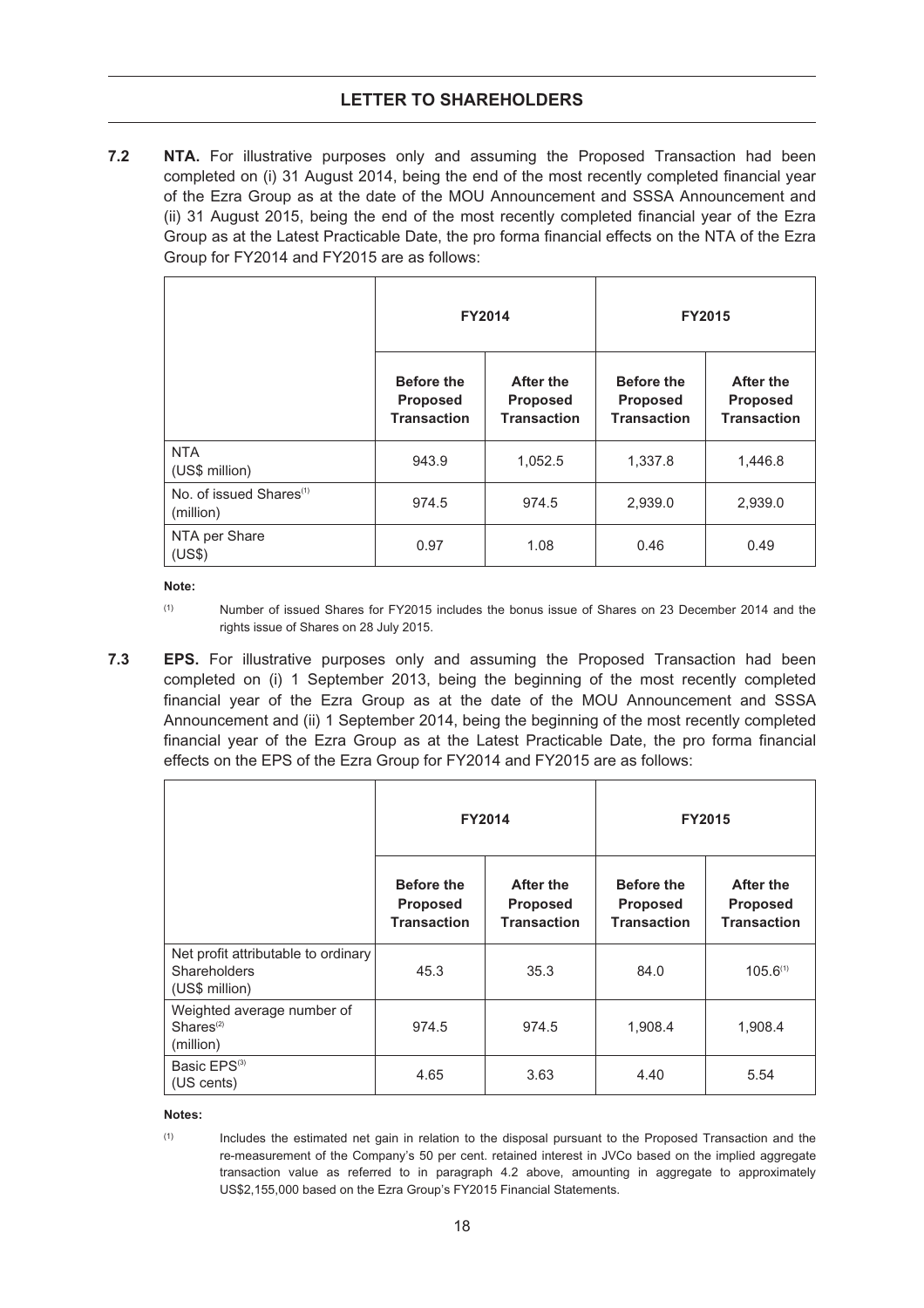- (2) Weighted average number of issued Shares for FY2015 includes the bonus issue of Shares on 23 December 2014 and the rights issue of Shares on 28 July 2015.
- (3) The calculation of basic EPS is based on the net profit attributable to ordinary Shareholders.
- **7.4 Share Capital.** The Proposed Transaction will not have any impact on the issued and paid-up share capital of the Company.

#### **8. MAJOR TRANSACTION**

**8.1** Chapter 10 of the Listing Manual governs the continuing listing obligations of listed companies in respect of acquisitions and disposals. As set out in the MOU Announcement, the relative figures of the Proposed Transaction computed on the bases as set out in Rule 1006 are as follows:

| <b>Rule</b><br>1006 | <b>Bases</b>                                                                                                                                                                                   | <b>Relative Figures</b><br>(%) |
|---------------------|------------------------------------------------------------------------------------------------------------------------------------------------------------------------------------------------|--------------------------------|
| (a)                 | Net asset value of the assets to be disposed of, compared<br>with the Ezra Group's net asset value <sup>(1)</sup>                                                                              | 20                             |
| (b)                 | Net profits attributable to the assets disposed of, compared<br>with the Ezra Group's net profits <sup>(2)</sup>                                                                               | (11)                           |
| (c)                 | The aggregate value of the consideration received, compared<br>with the Company's market capitalisation based on the total<br>number of issued shares excluding treasury shares <sup>(3)</sup> | 78                             |
| (d)                 | The number of equity securities issued by the Company as<br>consideration for an acquisition, compared with the number of<br>equity securities previously in issue                             | Not applicable                 |

#### **Notes:**

- (1) The net asset value of US\$276,887,000 (following the capitalisation of the intercompany payables) attributable to the Company's 50 per cent. stake in JVCo is based on the EMAS AMC Companies' results for the third quarter ended 31 May 2015 and the associated goodwill related to the initial acquisition of the EMAS AMC Companies by the Company based on the Ezra Group's 3Q2015 Financial Statements. The net asset value of US\$1,352,359,000 in respect of the Ezra Group is based on the Ezra Group's 3Q2015 Financial **Statements**
- (2) Under Rule 1002(3)(b) of the Listing Manual, "net profits" is defined as profit or loss before income tax, minority interest and extraordinary items.

The net loss attributable to the Company's 50 per cent. stake in JVCo based on the Ezra Group's 3Q2015 Financial Statements for the nine months ended 31 May 2015 is approximately US\$8,698,000. The consolidated profit before taxation of the Ezra Group based on the Ezra Group's 3Q2015 Financial Statements for the nine months ended 31 May 2015 is approximately US\$76,962,000.

- (3) The market capitalisation of the Company as at the date of the MOU Announcement of approximately US\$230,133,000 was determined by multiplying 2,938,961,097 issued shares of the Company by the volume-weighted average market price of approximately S\$0.1099 per share as at the last market day on which the Shares were traded prior to the date of the MOU Announcement and the assumed exchange rate of US\$1 : S\$1.4035.
- **8.2** As the relative figure under Rule 1006(c) exceeds 20 per cent., the Proposed Transaction will constitute a major transaction as defined in Chapter 10 of the Listing Manual. Accordingly, the Proposed Transaction will be subject to the approval of Shareholders.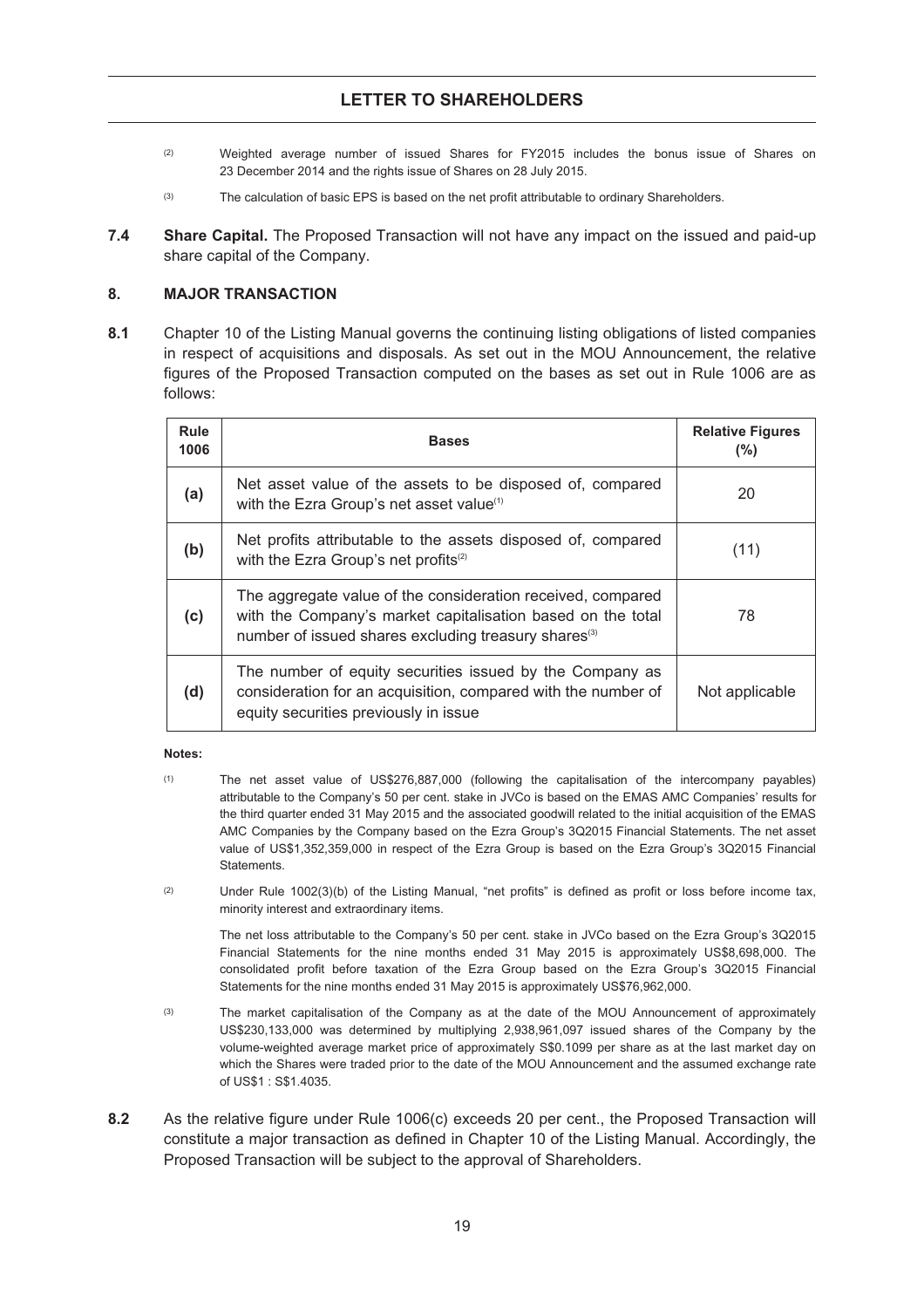#### **9. INTERESTS OF DIRECTORS AND CONTROLLING SHAREHOLDER**

9.1 **Directors.** The interests of Directors in the Shares as recorded in the Register of Directors' Shareholdings as at the Latest Practicable Date are set out below:

|                        | <b>Direct Interest</b> |                       | <b>Deemed Interest</b>       |      |  |  |
|------------------------|------------------------|-----------------------|------------------------------|------|--|--|
| <b>Director</b>        | No. of Shares          | %                     | No. of Shares                | %    |  |  |
| Mr Koh Poh Tiong       | 1,049,568              | n.m. <sup>(2)</sup>   |                              | -    |  |  |
| Mr Lee Chye Tek Lionel | 573,711,846            | 19.52                 | 107,720,463(1)               | 3.67 |  |  |
| Mr Lee Kian Soo        | 45,390,800             | 1.54                  |                              |      |  |  |
| Mr Eng Heng Nee Philip | 603,200                | n.m. <sup>(2)</sup>   |                              |      |  |  |
| Dr Ngo Get Ping        | 473,280                | $n.m.$ <sup>(2)</sup> | $\qquad \qquad \blacksquare$ | -    |  |  |
| $\cdots$               |                        |                       |                              |      |  |  |

**Notes:**

(1) Mr Lee Chye Tek Lionel is deemed to be interested in the Shares held by Jit Sun Investments Pte Ltd by virtue of his 100 per cent. shareholding in Jit Sun Investments Pte Ltd.

- (2) "n.m." means not meaningful.
- **9.2 Controlling Shareholder.** The interest of the controlling Shareholder in the Shares as recorded in the Register of Substantial Shareholders as at the Latest Practicable Date is set out below:

|                                          | <b>Direct Interest</b> |               | <b>Deemed Interest</b> |      |  |
|------------------------------------------|------------------------|---------------|------------------------|------|--|
| <b>Controlling</b><br><b>Shareholder</b> | No. of Shares          | $\frac{0}{0}$ | No. of Shares          | ℅    |  |
| Mr Lee Chye Tek Lionel                   | 573,711,846            | 19.52         | 107,720,463(1)         | 3.67 |  |
| Note:                                    |                        |               |                        |      |  |

(1) Mr Lee Chye Tek Lionel is deemed to be interested in the Shares held by Jit Sun Investments Pte Ltd by virtue of his 100 per cent. shareholding in Jit Sun Investments Pte Ltd.

**9.3 No Other Interest.** Other than the interests and shareholdings disclosed above, no Director or controlling Shareholder has any interest, direct or indirect, in the Proposed Transaction.

#### **10. DIRECTORS' RECOMMENDATION**

The Directors having considered, *inter alia*, the terms and the rationale of the Proposed Transaction as well as the financial effects of the Proposed Transaction, and after discussion with the management of the Company, are of the opinion that the Proposed Transaction is in the interests of the Company and the Shareholders. Accordingly, the Directors recommend that Shareholders vote in favour of the Ordinary Resolution (as set out in the Notice on page 25 of this Circular) at the EGM to be held on 11 December 2015.

#### **11. EXTRAORDINARY GENERAL MEETING**

The EGM, Notice of which is set out on page 25 to this Circular, will be held at Klapsons, The Boutique Hotel-eighteen., 1 & 2 Level 18, 15 Hoe Chiang Road, Tower Fifteen, Singapore 089316 on 11 December 2015 at 10.00 a.m. for the purpose of considering and, if thought fit, passing with or without any modifications, the Ordinary Resolution set out in the Notice.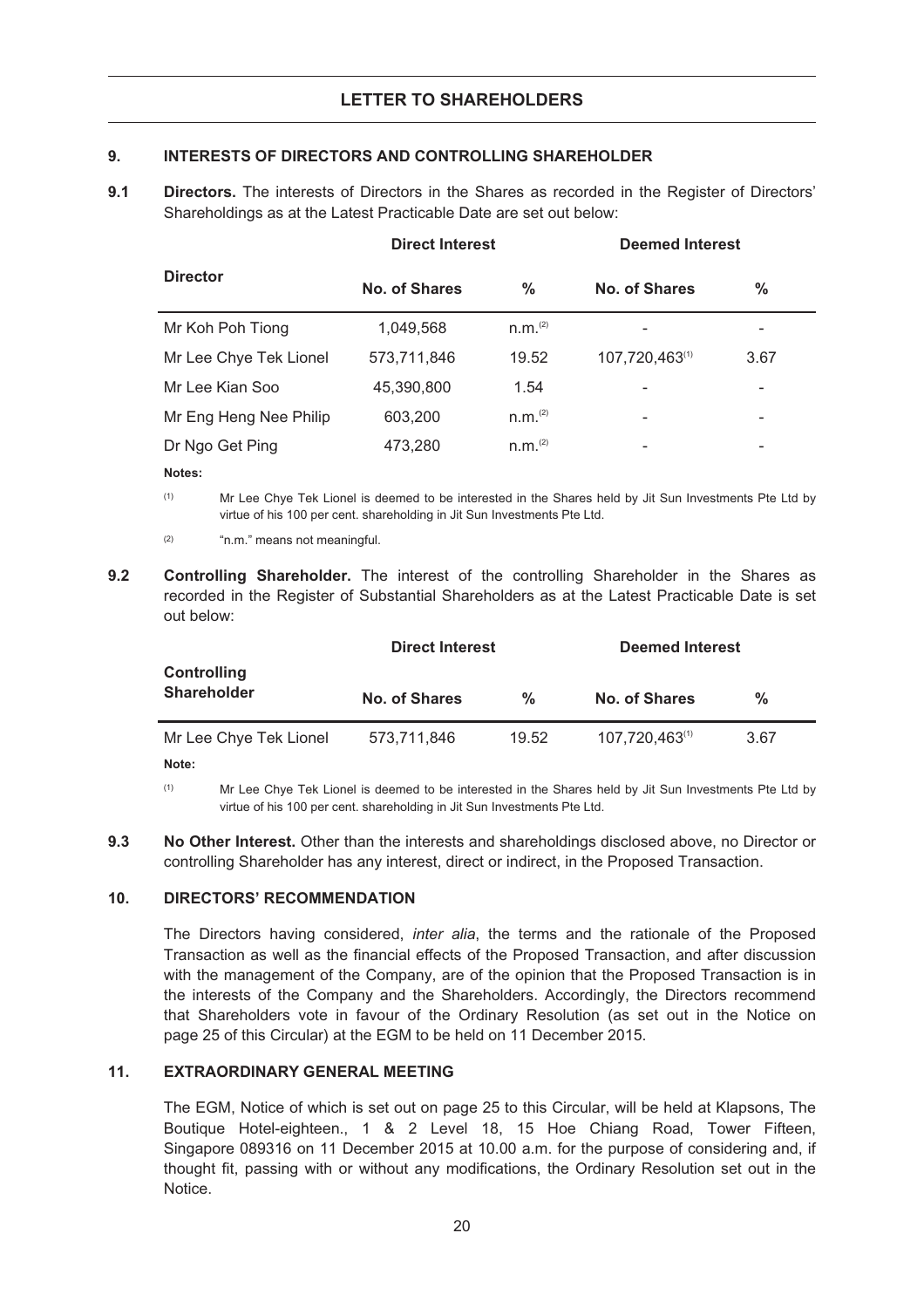A Depositor shall not be regarded as a Shareholder entitled to attend the EGM and to speak and vote thereat unless he is shown to have Shares entered against his name in the Depository Register, as certified by CDP as at 48 hours before the EGM.

#### **12. ACTION TO BE TAKEN BY SHAREHOLDERS**

Shareholders will find enclosed with this Circular, the Notice and a Proxy Form. If a Shareholder is unable to attend the EGM and wishes to appoint a proxy to attend and vote on his behalf, he should complete, sign and return the attached Proxy Form in accordance with the instructions printed thereon as soon as possible and, in any event, so as to reach the office of the Company's share registrar, Boardroom Corporate & Advisory Services Pte. Ltd., at 50 Raffles Place, #32-01, Singapore Land Tower, Singapore 048623, not later than 10.00 a.m. on 9 December 2015. Completion and return of the Proxy Form by a Shareholder will not prevent him from attending and voting at the EGM if he/she so wishes.

#### **13. DIRECTORS' SERVICE CONTRACTS**

No person is proposed to be appointed as a Director in connection with the Proposed Transaction. Accordingly, no service contract is proposed to be entered into between the Company and any such person.

#### **14. DIRECTORS' RESPONSIBILITY STATEMENT**

The Directors collectively and individually accept full responsibility for the accuracy of the information given in this Circular and confirm after making all reasonable enquiries that, to the best of their knowledge and belief, this Circular constitutes full and true disclosure of all material facts about the Proposed Transaction and the Ezra Group, and the Directors are not aware of any facts the omission of which would make any statement in this Circular misleading.

Where information in this Circular has been extracted from published or otherwise publicly available sources or obtained from a named source, the sole responsibility of the Directors has been to ensure that such information has been accurately and correctly extracted from those sources and/or reproduced in this Circular in its proper form and context.

#### **15. DOCUMENTS FOR INSPECTION**

Copies of the following documents are available for inspection at the office of the Company's share registrar, Boardroom Corporate & Advisory Services Pte. Ltd., at 50 Raffles Place, #32-01, Singapore Land Tower, Singapore 048623, during normal business hours for a period of three months commencing from the date of the SSSA Announcement:

- (a) the memorandum and articles of association of the Company;
- (b) the annual reports of the Company for FY2012, FY2013 and FY2014 respectively and the Ezra Group's FY2015 Financial Statements; and
- (c) the Agreement.

Yours faithfully For and on behalf of the Board of Directors of **EZRA HOLDINGS LIMITED**

Koh Poh Tiong Chairman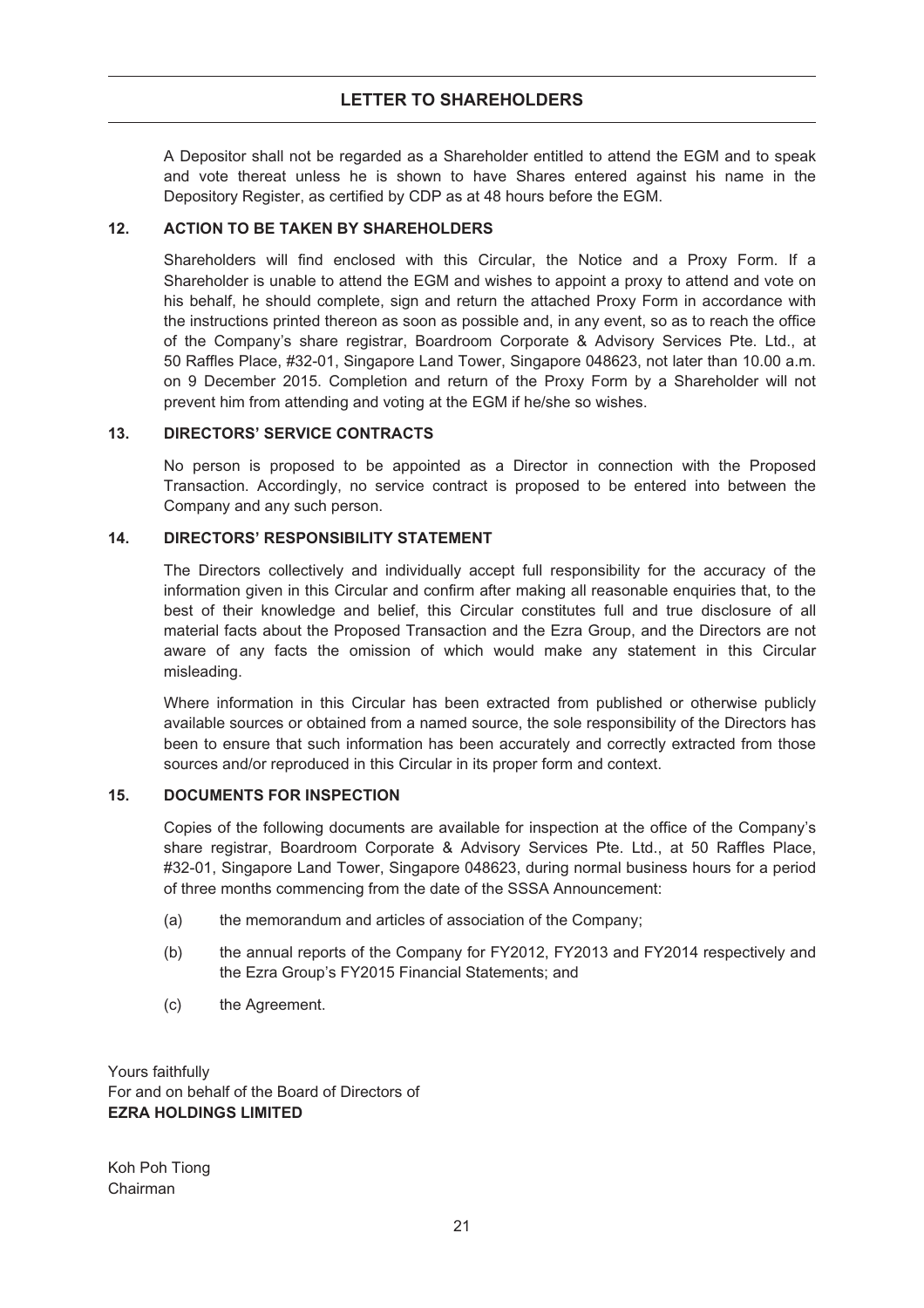STRUCTURE OF THE EMAS AMC COMPANIES **STRUCTURE OF THE EMAS AMC COMPANIES APPENDIX A APPENDIX A**

> Structure prior to the Restructuring **1. Structure prior to the Restructuring**  $\div$



22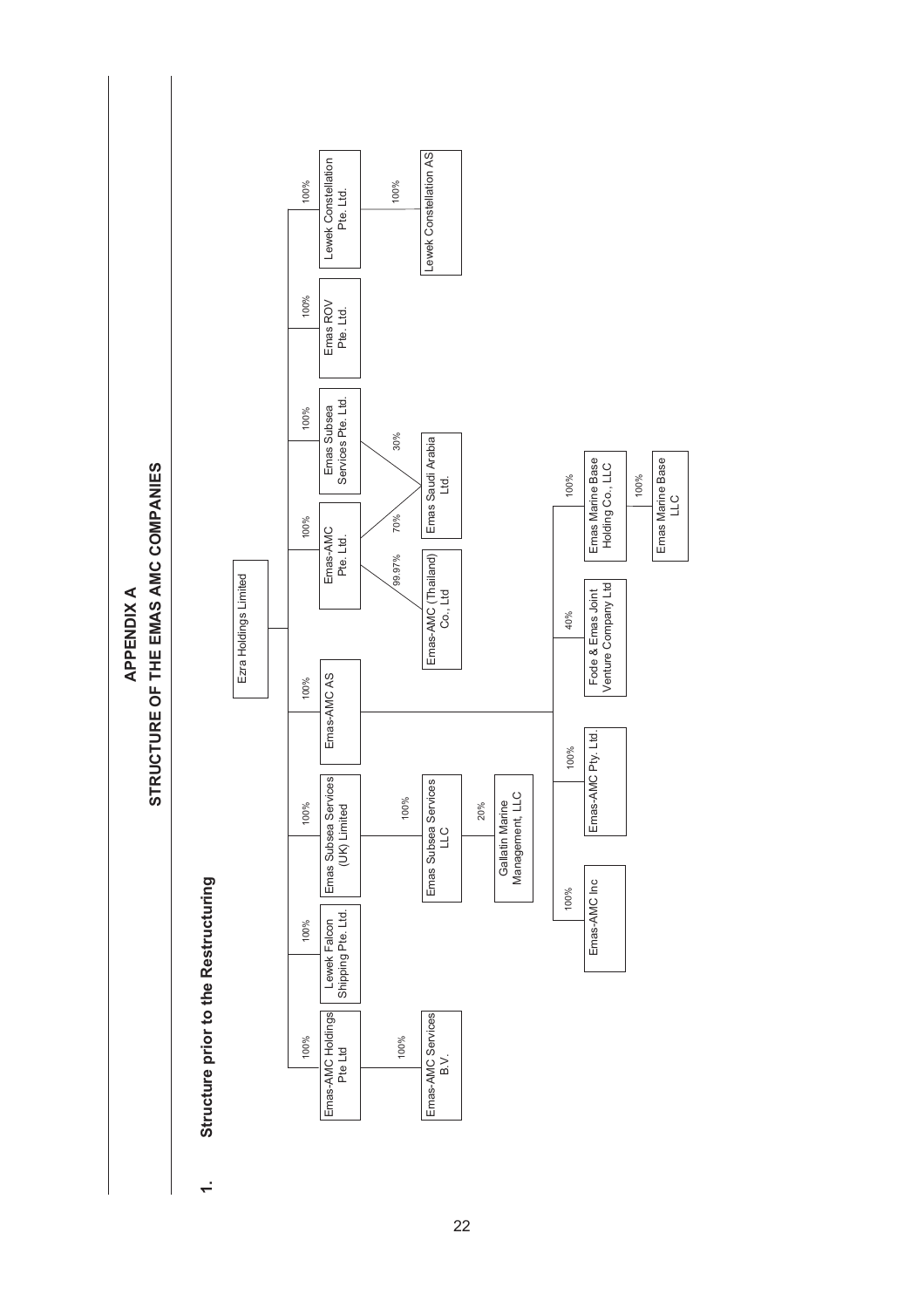STRUCTURE OF THE EMAS AMC COMPANIES **STRUCTURE OF THE EMAS AMC COMPANIES APPENDIXA APPENDIX A**

Structure post-Restructuring and prior to Completion **2. Structure post-Restructuring and prior to Completion**  $\overline{\mathbf{v}}$ 



23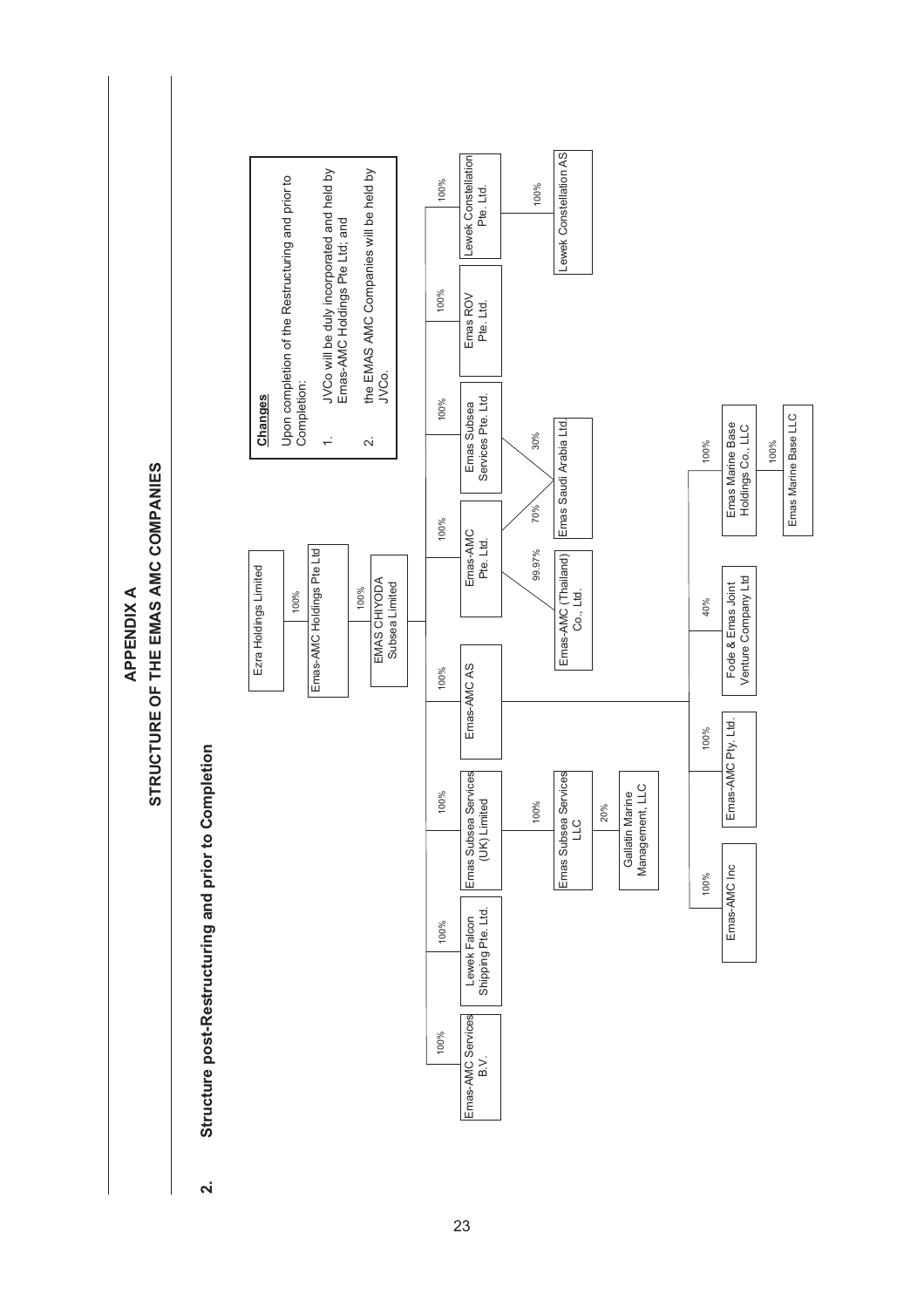

STRUCTURE OF THE EMAS AMC COMPANIES **STRUCTURE OF THE EMAS AMC COMPANIES APPENDIXA APPENDIX A**

က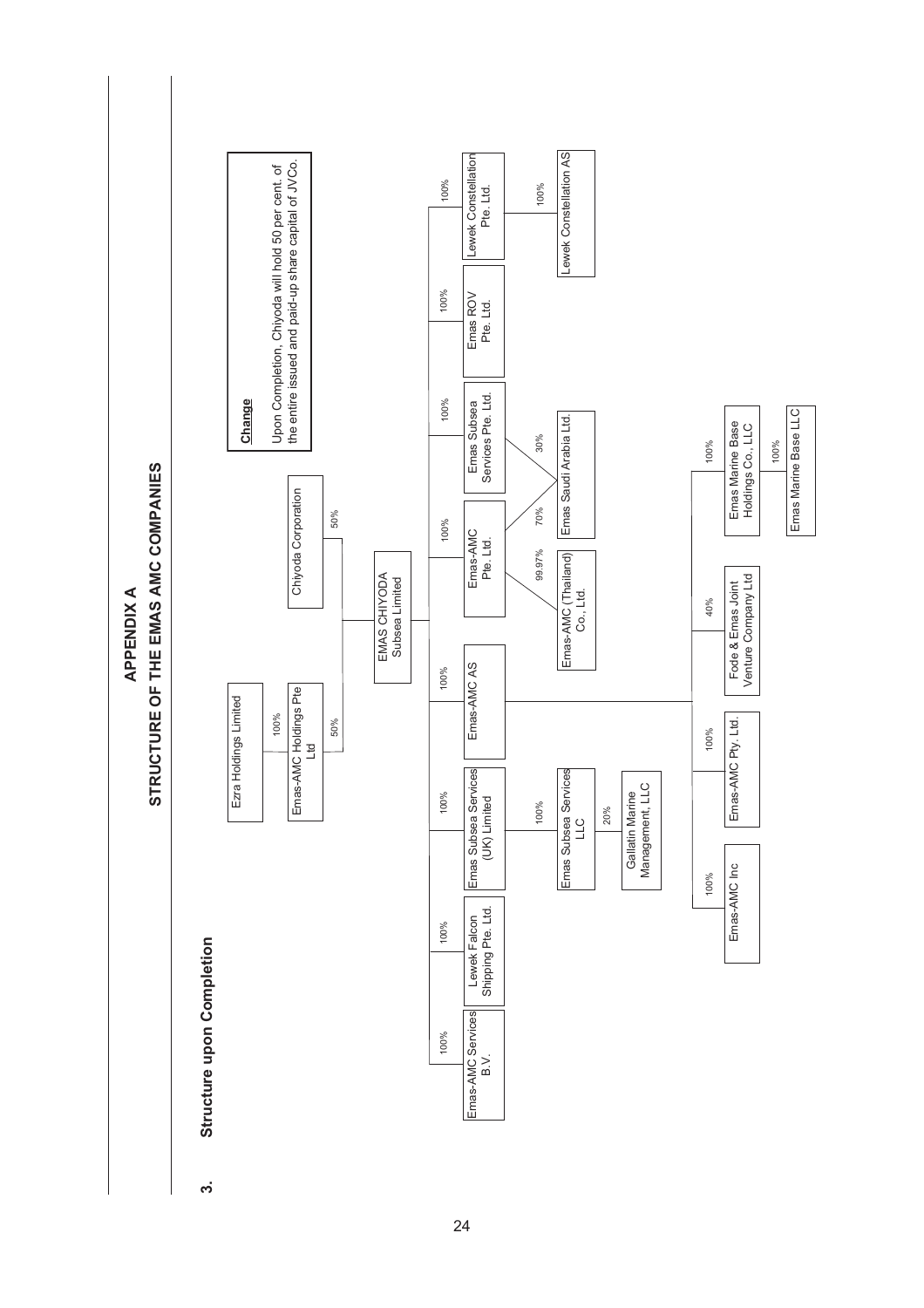#### **NOTICE OF EXTRAORDINARY GENERAL MEETING**

# **EZRA HOLDINGS LIMITED**

(Incorporated in the Republic of Singapore on 23 March 1999) (Company Registration Number: 199901411N)

#### **NOTICE OF EXTRAORDINARY GENERAL MEETING**

NOTICE IS HEREBY GIVEN that an Extraordinary General Meeting of Ezra Holdings Limited (the "**Company**") will be held at Klapsons, The Boutique Hotel-eighteen., 1 & 2 Level 18, 15 Hoe Chiang Road, Tower Fifteen, Singapore 089316 on 11 December 2015 at 10.00 a.m. for the purpose of considering and, if thought fit, passing with or without amendment, the following resolution:

#### **Ordinary Resolution**

#### **Approval for the Proposed Joint Venture with Chiyoda Corporation ("Chiyoda") in respect of the Subsea Services Business of the Company**

That approval be and is hereby given for:

- (a) the proposed joint venture between the Company and Chiyoda, involving the purchase by Chiyoda of such number of ordinary shares in the issued share capital of a company which, as at the date hereof, is to be incorporated in England & Wales ("**JVCo**") from EMAS-AMC Holdings Pte Ltd, a wholly-owned subsidiary of the Company, and subscription by Chiyoda for such number of new ordinary shares in the issued share capital of JVCo, which will result in Chiyoda holding in aggregate 50 per cent. of the entire issued and paid-up share capital of JVCo (the "**Proposed Transaction**") on and subject to the terms and conditions set out in the binding share sale and subscription agreement entered into between the Company and Chiyoda on 29 September 2015 and performance of the Company's obligations therein; and
- (b) the Directors of the Company and each of them being hereby authorised to complete and do all such acts and things (including executing all such agreements and documents as may be required or desirable in connection with this Ordinary Resolution and the Proposed Transaction) as they or he may consider desirable, necessary or expedient in the interests of the Company to give full effect to this Ordinary Resolution and the Proposed Transaction.

#### **By Order of the Board**

Yeo Keng Nien Company Secretary

26 November 2015 Singapore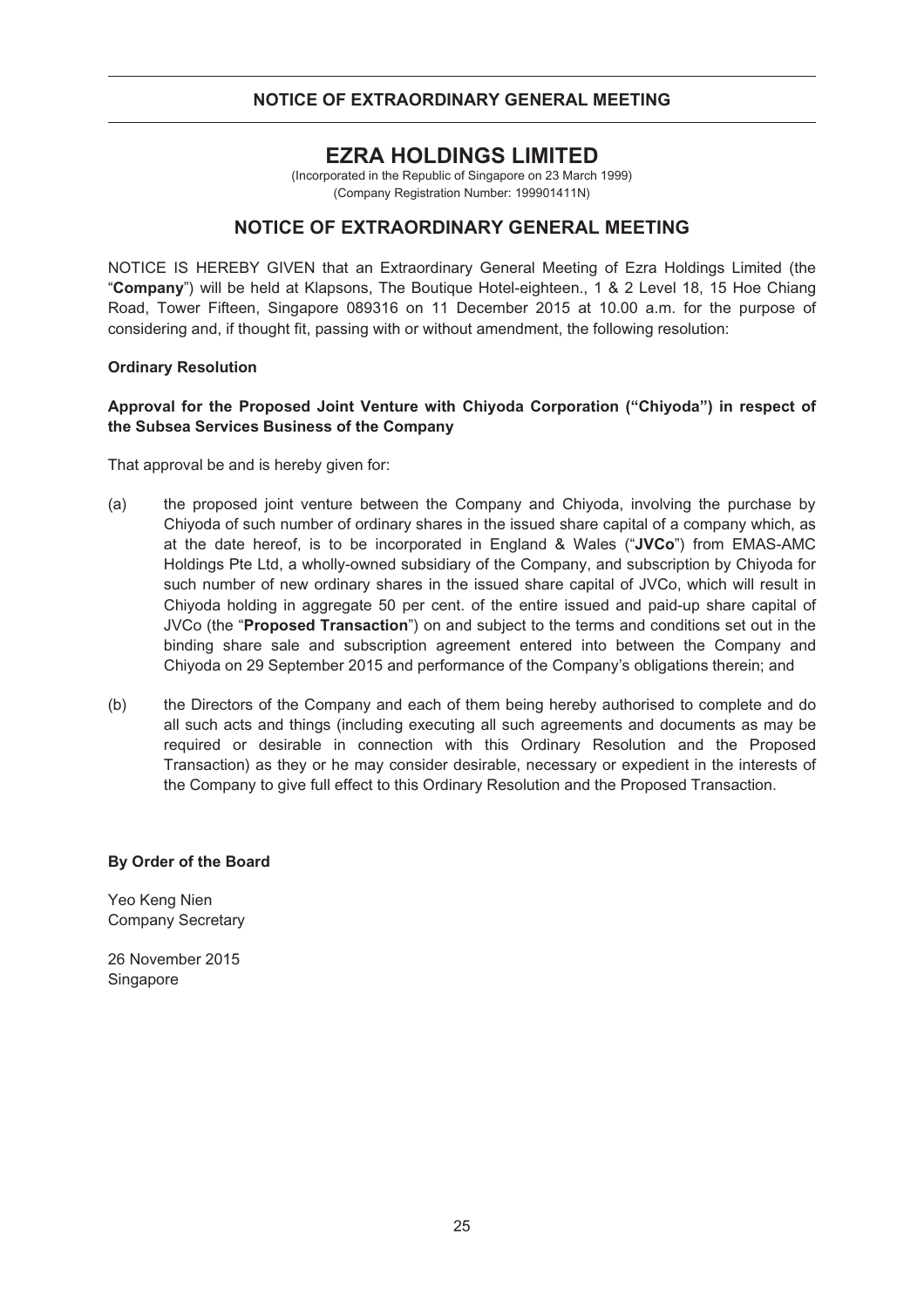#### **NOTICE OF EXTRAORDINARY GENERAL MEETING**

#### **Notes:**

- 1. A member of the Company entitled to attend and vote at the Extraordinary General Meeting is entitled to appoint not more than two proxies to attend and vote on his behalf. A member of the Company that is a corporation is entitled to appoint its authorised representative or proxy to vote on its behalf. A proxy need not be a member of the Company.
- 2. The instrument appointing a proxy or proxies must be deposited at the office of Boardroom Corporate & Advisory Services located at 50 Raffles Place, #32-01 Singapore Land Tower, Singapore 048623, not less than 48 hours before the time appointed for holding the Extraordinary General Meeting.
- 3. The instrument of appointing a proxy or proxies must be signed by the appointor or his attorney duly authorised in writing. Where the instrument of proxy is executed by a corporation, it must be either under its seal or under the hand of any officer or attorney duly authorised.
- 4. Investors who have used their CPF account savings to buy shares in the capital of the Company and who wish to attend the Extraordinary General Meeting as observers are to register with their respective CPF agent banks.

#### **Personal data privacy:**

By submitting an instrument appointing a proxy(ies) and/or representative(s) to attend, speak and vote at the Extraordinary General Meeting and/or any adjournment thereof, a member of the Company (i) consents to the collection, use and disclosure of the member's personal data by the Company (or its agents) for the purpose of the processing and administration by the Company (or its agents) of proxies and representatives appointed for the Extraordinary General Meeting (including any adjournment thereof) and the preparation and compilation of the attendance lists, minutes and other documents relating to the Extraordinary General Meeting (including any adjournment thereof), and in order for the Company (or its agents) to comply with any applicable laws, listing rules, regulations and/or guidelines (collectively, the "**Purposes**"), (ii) warrants that where the member discloses the personal data of the member's proxy(ies) and/or representative(s) to the Company (or its agents), the member has obtained the prior consent of such proxy(ies) and/or representative(s) for the collection, use and disclosure by the Company (or its agents) of the personal data of such proxy(ies) and/or representative(s) for the Purposes, and (iii) agrees that the member will indemnify the Company in respect of any penalties, liabilities, claims, demands, losses and damages as a result of the member's breach of warranty.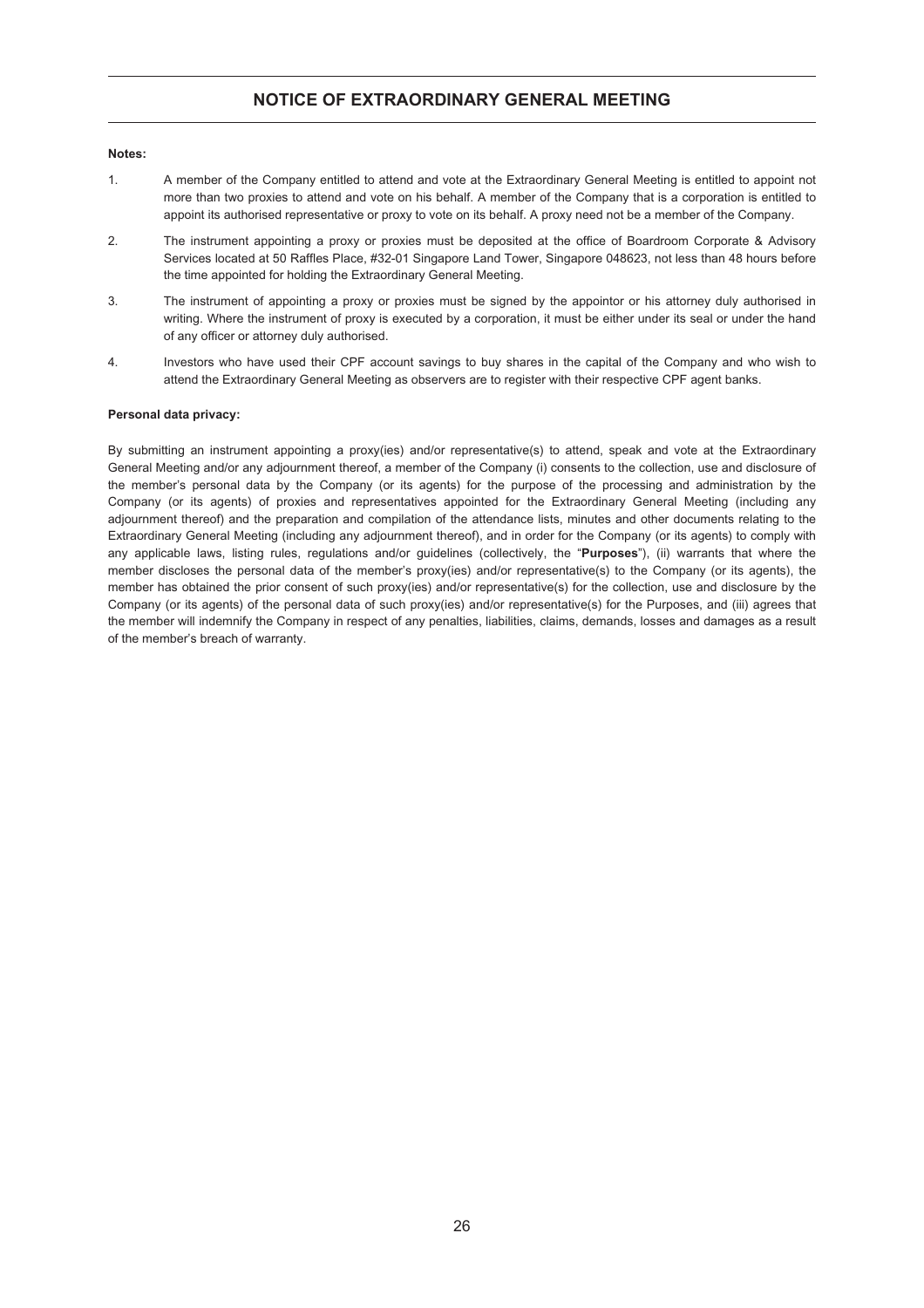### **PROXY FORM**



#### **EZRA HOLDINGS LIMITED**

(Incorporated in the Republic of Singapore on 23 March 1999) (Company Registration Number: 199901411N)

#### **IMPORTANT:**

- 1. For investors who have used their Central Provident Fund ("**CPF**") monies to buy the Company's shares, this Notice of EGM is forwarded to them at the request of their CPF Approved Nominees and is sent solely FOR INFORMATION ONLY
- 2. This Proxy Form is not valid for use by CPF investors and shall be ineffective for all intents and purposes if used or purported to be used by them.
- **PROXY FORM** 3. CPF investors who wish to attend the EGM as OBSERVERS must have to submit their requests through their CPF Approved Nominees within the time frame specified. If they also wish to vote, they must submit their voting instructions to their CPF Approved Nominees within the time frame specified to enable them to vote on their behalf.

#### I/We (Name) (NRIC/Passport Number)

of (Address) being a member/members\* of **EZRA HOLDINGS LIMITED** (the "**Company**"), hereby appoint:

| <b>Name</b> | <b>NRIC/Passport Number</b> | <b>Address</b> | <b>Proportion of</b><br><b>Shareholdings</b> |               |
|-------------|-----------------------------|----------------|----------------------------------------------|---------------|
|             |                             |                | No. of Shares                                | $\frac{0}{0}$ |
|             |                             |                |                                              |               |
|             |                             |                |                                              |               |

#### and/or failing him/her/them (delete as appropriate)

| <b>Name</b> | <b>NRIC/Passport Number</b> | <b>Address</b> | <b>Proportion of</b><br><b>Shareholdings</b> |               |  |
|-------------|-----------------------------|----------------|----------------------------------------------|---------------|--|
|             |                             |                | No. of Shares                                | $\frac{0}{0}$ |  |
|             |                             |                |                                              |               |  |
|             |                             |                |                                              |               |  |

or failing \*him/her/them, the Chairman of the Extraordinary General Meeting ("**EGM**") of the Company as \*my/our \*proxy/proxies to attend and to vote for \*me/us and on \*my/our behalf and, if necessary, to demand a poll, at the EGM of the Company, to be held at Klapsons, The Boutique Hotel–eighteen., 1 & 2 Level 18, 15 Hoe Chiang Road, Tower Fifteen, Singapore 089316 on 11 December 2015 at 10.00 a.m. and at any adjournment thereof.

\*I/We direct \*my/our \*proxy/proxies to vote for or against the Ordinary Resolution to be proposed at the EGM as indicated hereunder. If no specific direction as to voting is given, the \*proxy/proxies will vote or abstain from voting at \*his/her/their discretion, as \*he/her/they will on any other matter arising at the EGM and at any adjournment thereof. If no person is named in the above boxes, the Chairman of the EGM shall be \*my/our \*proxy/proxies to vote, for or against the Resolutions to be proposed at the EGM as indicated hereunder, for \*me/us and on \*my/our behalf and, if necessary, to demand a poll, at the EGM and at any adjournment thereof.

| <b>Ordinary Resolution (by poll)</b>  | <b>Number of votes</b><br>$For**$ | <b>Number of votes</b><br>Against** |
|---------------------------------------|-----------------------------------|-------------------------------------|
| Approval for the Proposed Transaction |                                   |                                     |

**Notes:**

 $\chi$ 

- Please delete accordingly.
- \*\* Please indicate your vote "For" or "Against" with a "X" within the box provided. If you wish to exercise all your votes "For" or "Against", please indicate with a "X" in the box provided. Otherwise, please indicate the number of votes as appropriate.

Dated this \_\_\_\_\_\_\_\_\_\_ day of \_\_\_\_\_\_\_\_\_\_\_\_\_\_ 2015.

| Total number of Shares in: | No. of Shares |
|----------------------------|---------------|
| (a) CDP Register           |               |
| (b) Register of Members    |               |

Signature(s) of Member(s) or Common Seal

**Important: Please read the notes on the reverse carefully before completing this form.**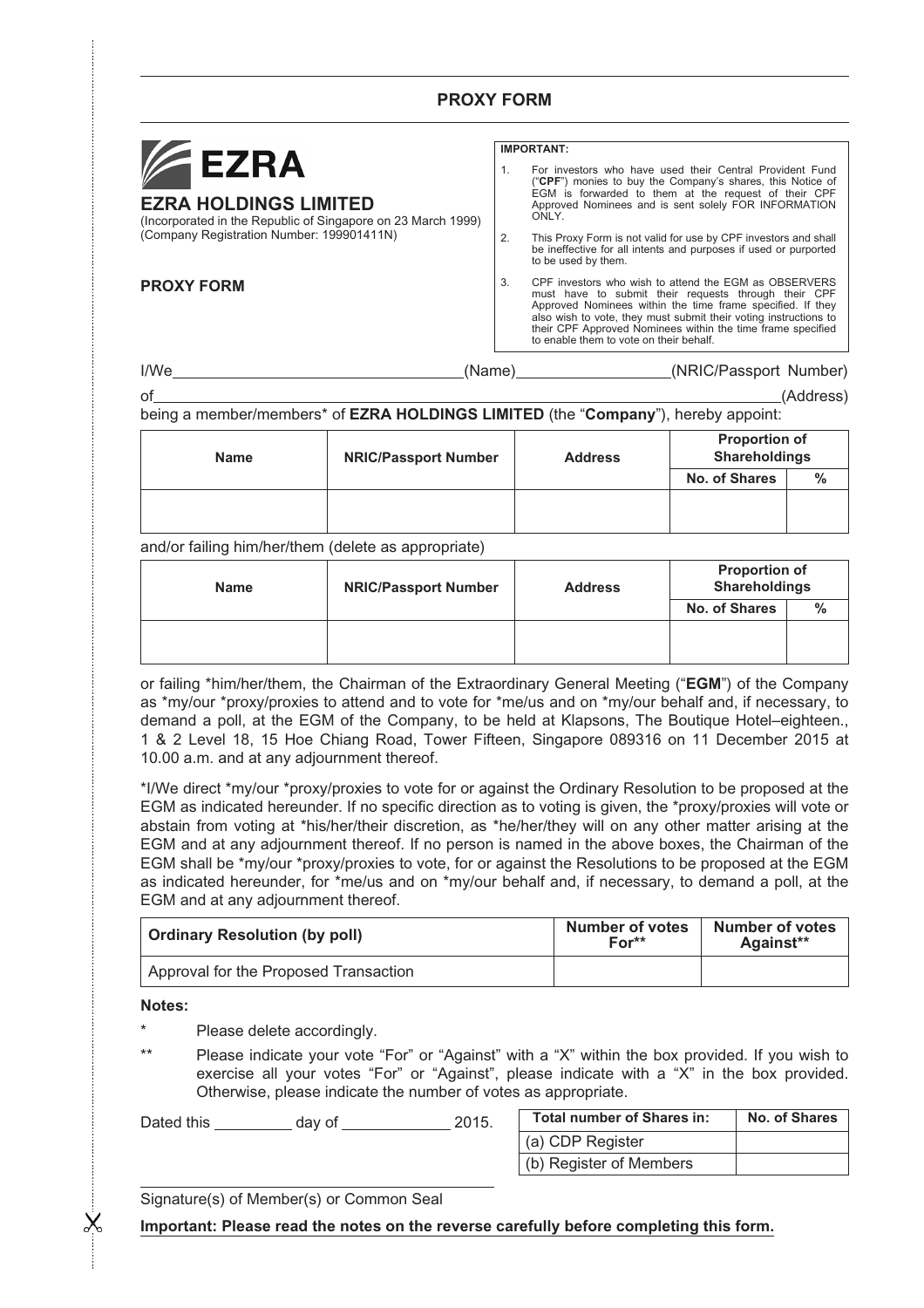#### **Notes:**

- 1. A member of the Company entitled to attend and vote at the EGM is entitled to appoint not more than two (2) proxies to attend and vote instead of him. Such proxy need not be a member of the Company.
- 2. Where a member of the Company appoints two proxies, the proportion of the shareholding concerned (expressed as a percentage of the whole) to be represented by each such proxy shall be specified in the instrument appointing the proxy or proxies, failing which the first named proxy shall be treated as representing one hundred per cent (100%) of the shareholding and any second named proxy as an alternate to the first named.
- 3. The instrument appointing a proxy or proxies must be under the hand of the appointor or his attorney duly authorised in writing. Where the instrument appointing a proxy or proxies is executed by a corporation, it must be executed under its common seal or under the hand of its attorney or duly authorised officer.
- 4. A corporation which is a member of the Company may by resolution of its directors or other governing body authorise such person as it thinks fit to act as its representative at the EGM, in accordance with its Articles of Association and Section 179 of the Companies Act, Chapter 50 of Singapore (the "**Companies Act**").
- 5. The instrument appointing a proxy or proxies, together with the power of attorney or other authority (if any) under which it is signed, or a notarially certified copy thereof, must be deposited at the office of Boardroom Corporate & Advisory Services Pte Ltd located at 50 Raffles Place, #32-01 Singapore Land Tower, Singapore 048623, not less than 48 hours before the time appointed for holding of the EGM.
- 6. A member should insert the total number of shares held. If the member has shares entered against his name in the Depository Register (as defined in Section 130A of the Companies Act), he should insert that number of shares. If the member has shares registered in his name in the Register of Members of the Company, he should insert the number of shares. If the member has shares entered against his name in the Depository Register and shares registered in his name in the Register of Members of the Company, he should insert the aggregate number of shares. If no number is inserted, this form of proxy will be deemed to relate to all the shares held by the member of the Company.
- 7. The Company shall be entitled to reject the instrument appointing a proxy or proxies if it is incomplete, improperly completed or illegible or where the true intentions of the appointor are not ascertainable from the instructions of the appointor specified in the instrument appointing a proxy or proxies. In addition, in the case of members of the Company whose shares are entered against their names in the Depository Register, the Company may reject any instrument appointing a proxy or proxies lodged if such members are not shown to have shares entered against their names in the Depository Register as at 48 hours before the time of the EGM as certified by The Central Depository (Pte) Limited to the Company and accept as the maximum number of votes which in aggregate the proxy or proxies is or are able to cast on a poll a number which is the number of shares entered against the name of that member in the Depository Register as at 48 hours before the time of the EGM as certified by The Central Depository (Pte) Limited to the Company, whether that number is greater or smaller than the number specified in such instrument appointing a proxy or proxies.
- 8. A Depositor shall not be regarded as a member of the Company entitled to attend the EGM and to speak and vote thereat unless his name appears on the Depository Register 48 hours before the time appointed for holding of the EGM.
- 9. CPF Approved Nominees acting on the request of the CPF investors who wish to attend the EGM as observers are requested to submit in writing, a list with details of the investors' names, NRIC/Passport numbers, addresses and number of Shares held. The list, signed by an authorised signatory of the CPF Approved Nominee, should reach the office of Boardroom Corporate & Advisory Services Pte Ltd located at 50 Raffles Place, #32-01 Singapore Land Tower, Singapore 048623, at least 48 hours before the time fixed for holding the EGM.
- 10. By submitting this Proxy Form appointing a proxy/proxies, the Depositor(s) accepts and agrees to the personal data privacy terms set out in the Notice of EGM dated 26 November 2015.